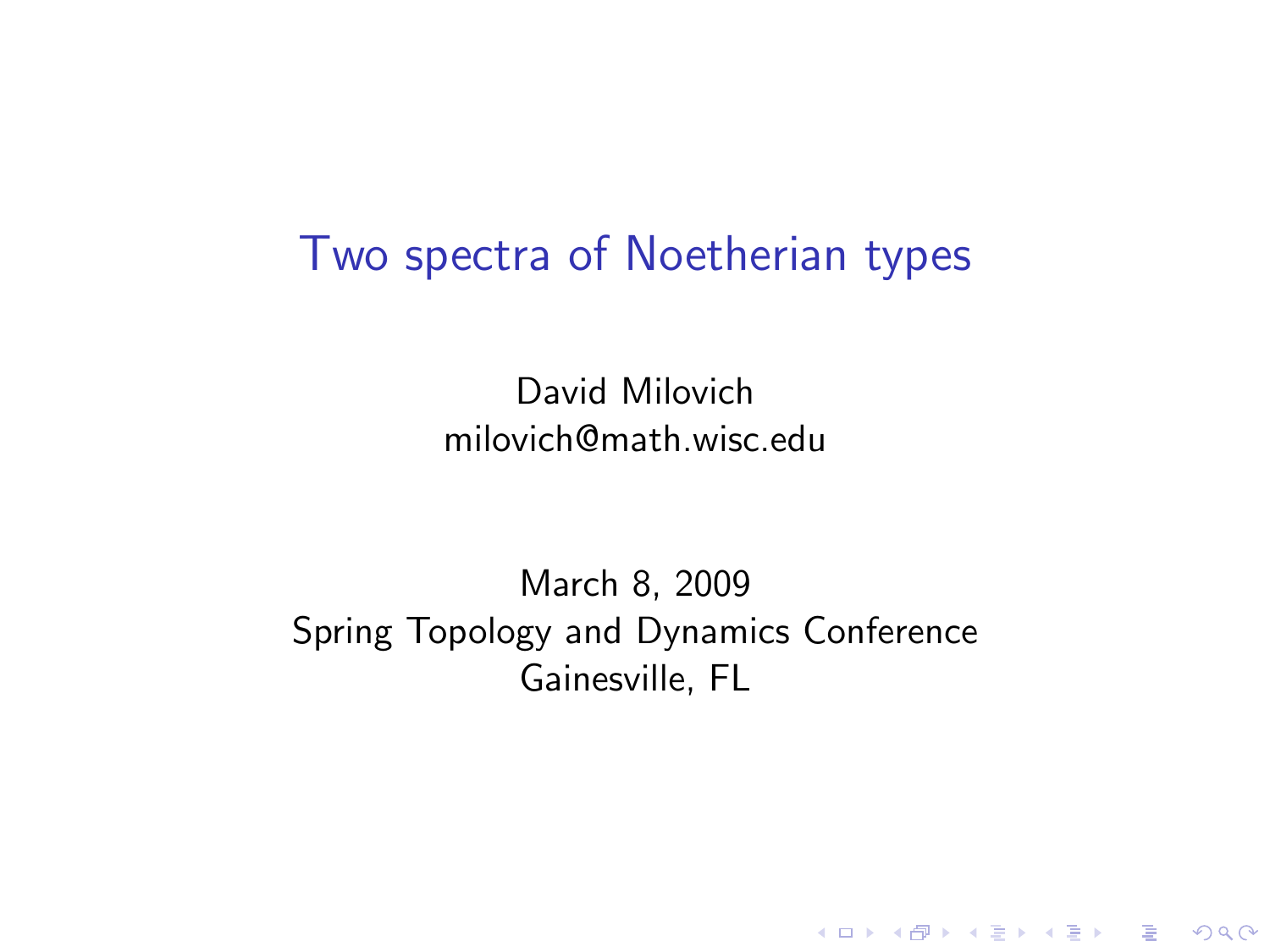## An order-theoretic weight

### Definition

- A base of a space X is a set B of open subsets of X such that for every open subset U of X and every  $p \in U$ , there exists  $B \in \mathcal{B}$  such that  $p \in B \subseteq U$ .
- The weight  $w(X)$  of a space X is the least infinite  $\kappa$  such that X has a base of size at most  $\kappa$ .

#### Definition (Peregudov)

- A family of sets  $\mathcal F$  is  $\kappa^{\mathrm{op}}$ -like if every set in  $\mathcal F$  has fewer than  $\kappa$ -many supersets in  $\mathcal{F}$ .
- $\blacktriangleright$  The Noetherian type  $Nt(X)$  of a space X is the least infinite  $\kappa$  such that  $X$  has a  $\kappa^{\rm op}\text{-like}$  base.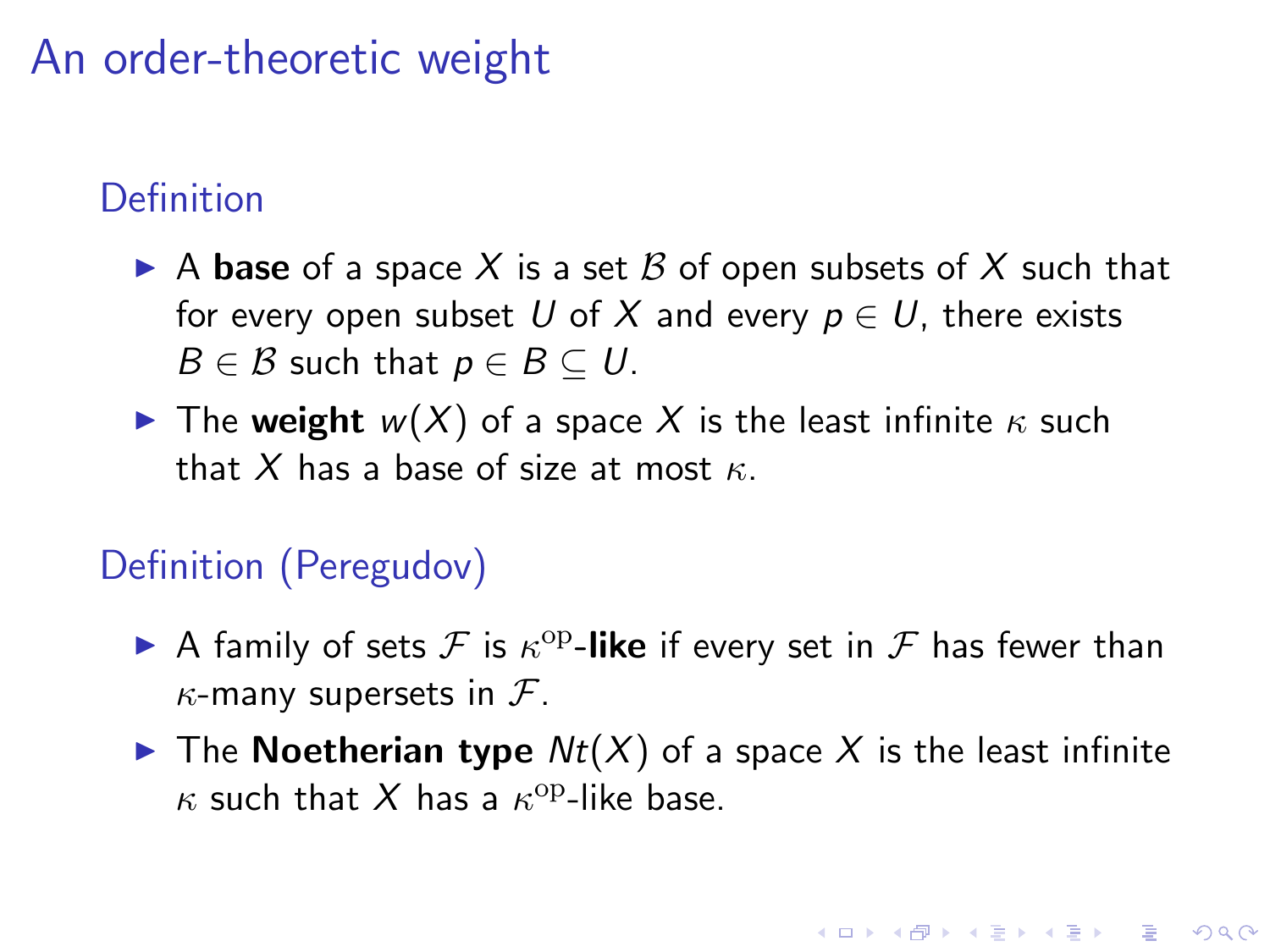### Easy examples

Theorem  $Nt(X) \leq w(X)^+$  for every space X.

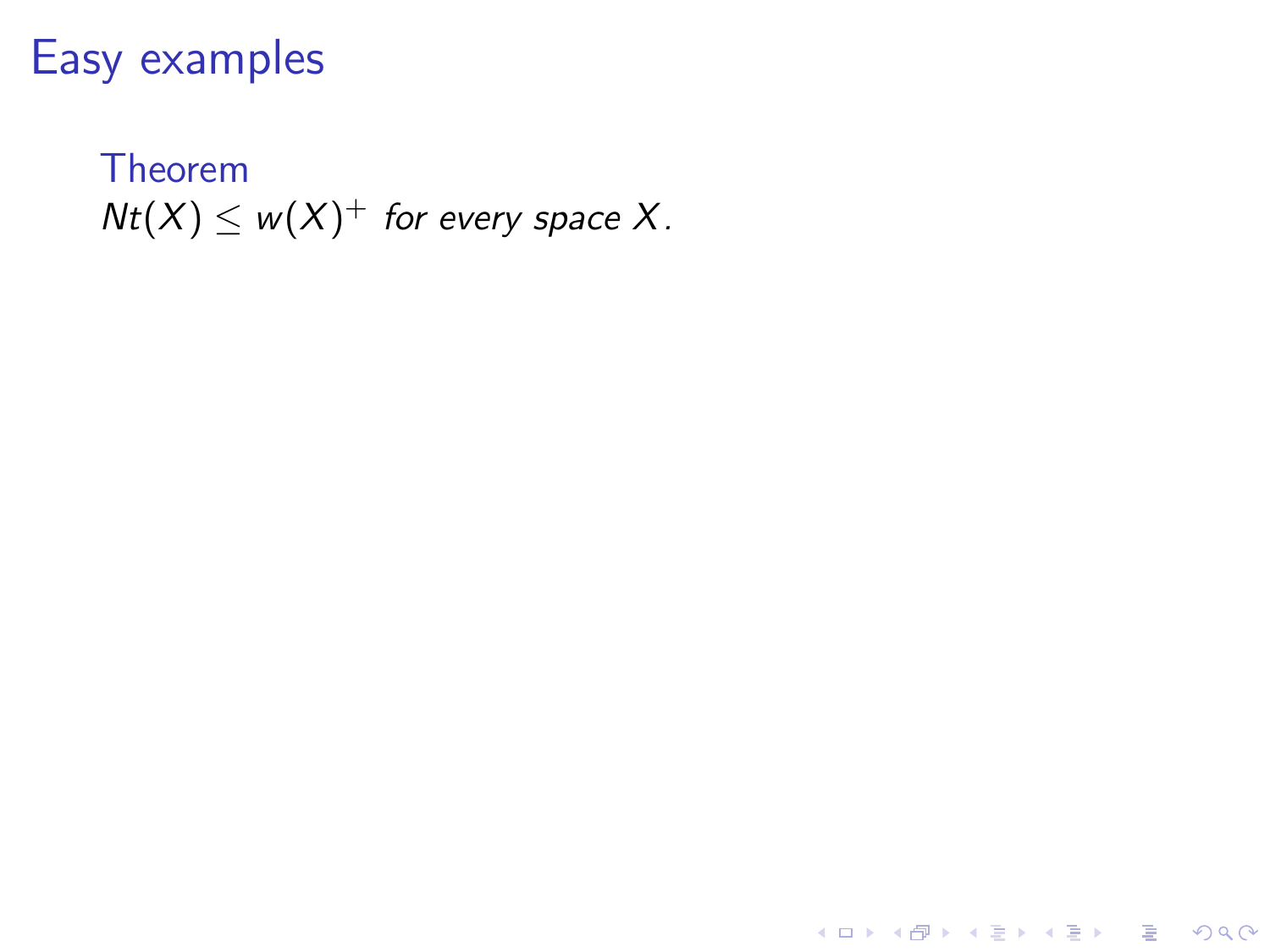### Easy examples

Theorem  $Nt(X) \leq w(X)^+$  for every space X.

Theorem  $Nt(X) = \omega$  for every compact metric space X.

#### Proof.

For each  $n < \omega$ , let  $\mathcal{U}_n$  be a finite cover of X by balls of radius  $2^{-n}$ . Then  $\bigcup_{n<\omega}\mathcal{U}_n$  is an  $\omega^{\mathrm{op}}$ -like base of  $X$ .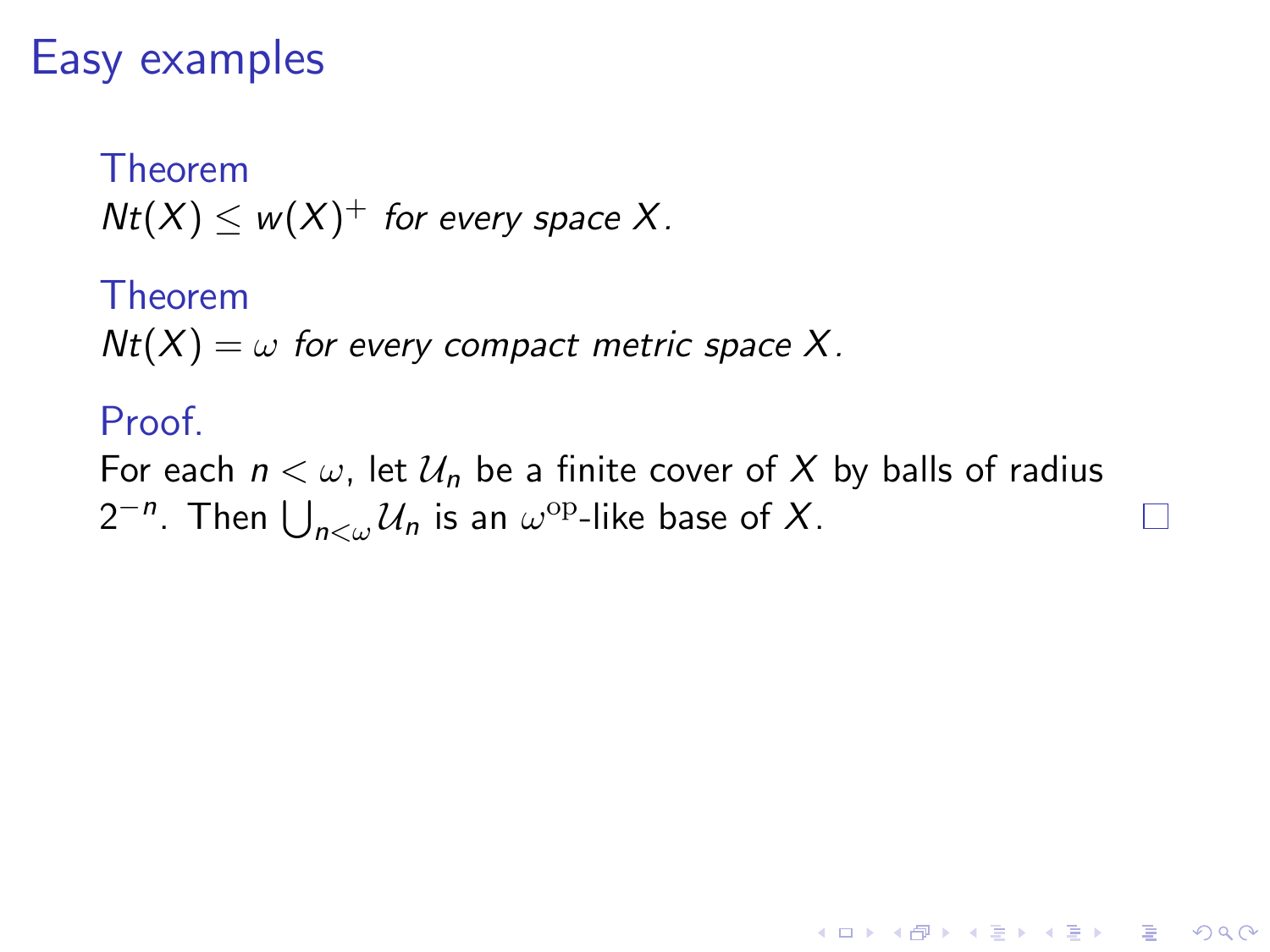## Easy examples

Theorem  $Nt(X) \leq w(X)^+$  for every space X.

Theorem  $Nt(X) = \omega$  for every compact metric space X.

#### Proof.

For each  $n < \omega$ , let  $\mathcal{U}_n$  be a finite cover of X by balls of radius  $2^{-n}$ . Then  $\bigcup_{n<\omega}\mathcal{U}_n$  is an  $\omega^{\mathrm{op}}$ -like base of  $X$ .

### Theorem  $Nt(2^{\kappa}) = \omega$  for every  $\kappa$ .

#### Proof.

For each  $\sigma \in \mathrm{Fn}(\kappa, 2)$ , set  $U_{\sigma} = \{f \in 2^{\kappa} : \sigma \subseteq f\}$ . Then  $U_{\sigma} \supseteq U_{\tau}$ iff  $\sigma \subseteq \tau$ . Hence,  $\{U_\sigma : \sigma \in \mathrm{Fn}(\kappa, 2)\}$  is an  $\omega^{\mathrm{op}}$ -like base of  $2^{\kappa}$ .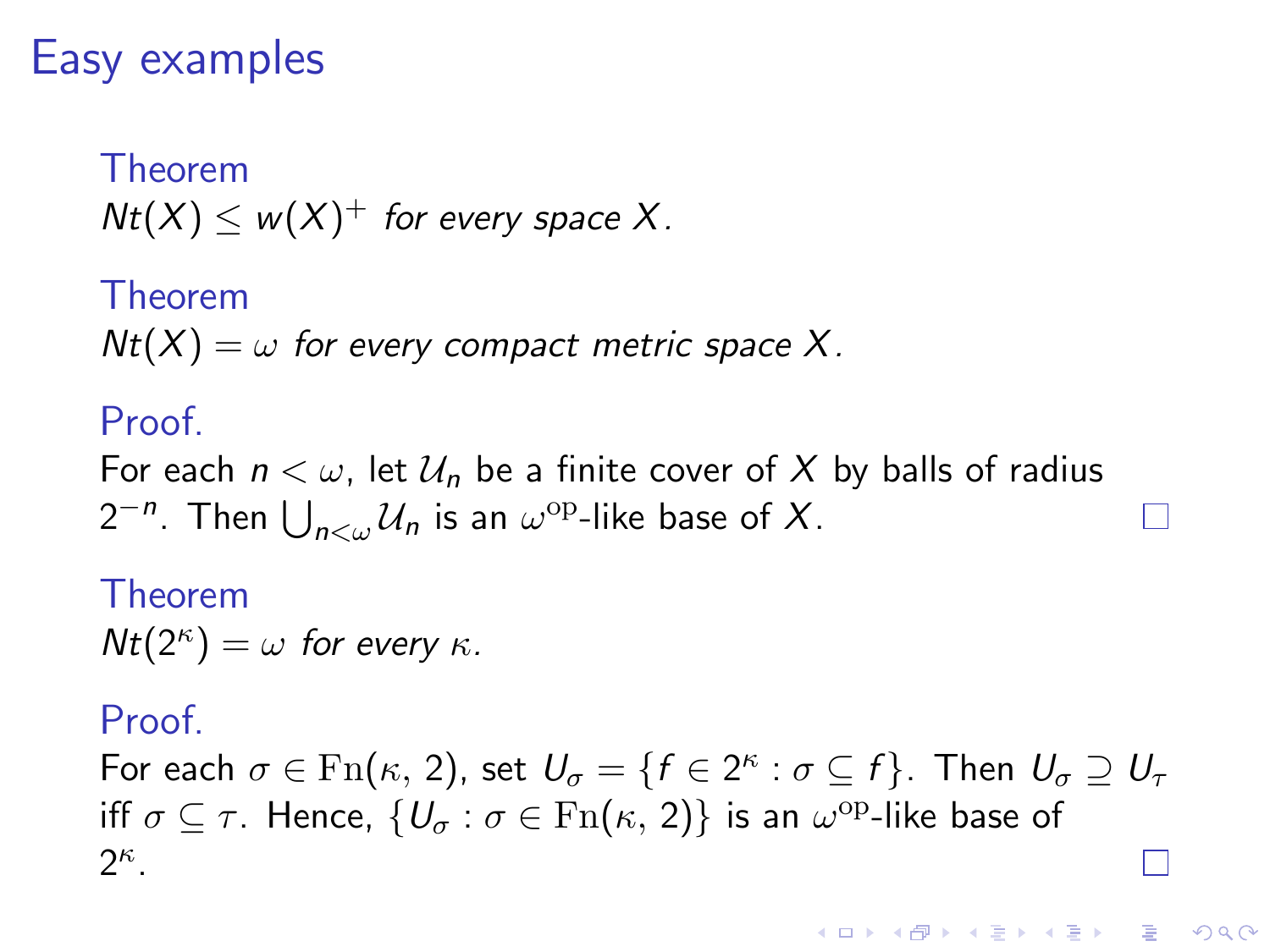## **Products**

### Theorem If  $X = \prod_{i \in I} X_i$  and each  $X_i$  has a nontrivial open subset, then  $w(X) = \sum_{i \in I} w(X_i).$

K ロ ▶ K @ ▶ K 할 > K 할 > 1 할 > 1 이익어

#### Theorem (Peregudov)

If 
$$
X = \prod_{i \in I} X_i
$$
, then  $Nt(X) \le \sup_{i \in I} Nt(X_i)$ .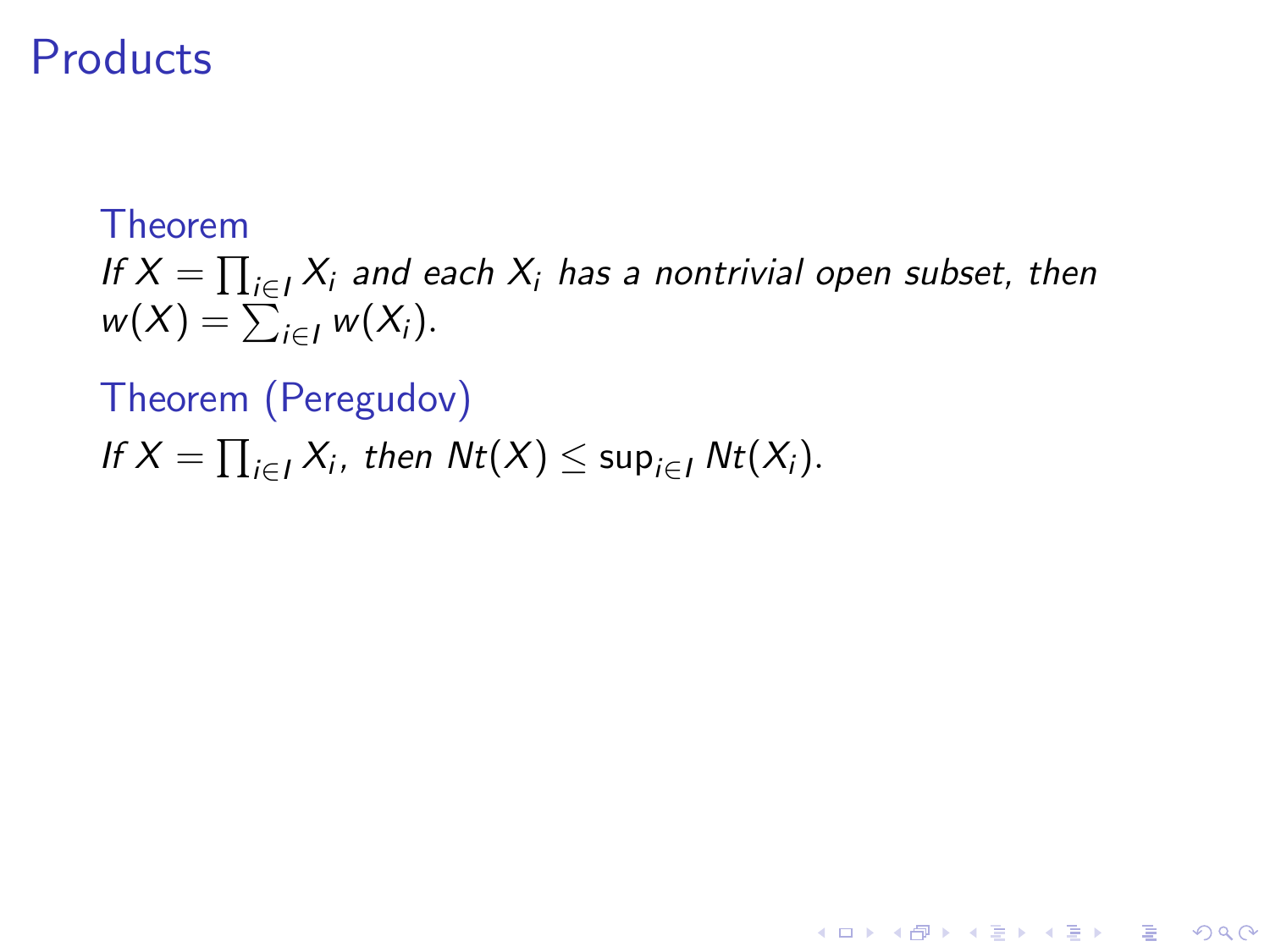### **Products**

#### Theorem

If  $X = \prod_{i \in I} X_i$  and each  $X_i$  has a nontrivial open subset, then  $w(X) = \sum_{i \in I} w(X_i).$ 

#### Theorem (Peregudov)

If 
$$
X = \prod_{i \in I} X_i
$$
, then  $Nt(X) \le \sup_{i \in I} Nt(X_i)$ .

#### Theorem (Malykhin)

If  $X=\prod_{i\in I}X_i$ ,  $w(X)\leq |I|$ , and each  $X_i$  is a nontrivial union of two open sets, then  $Nt(X) = \omega$ .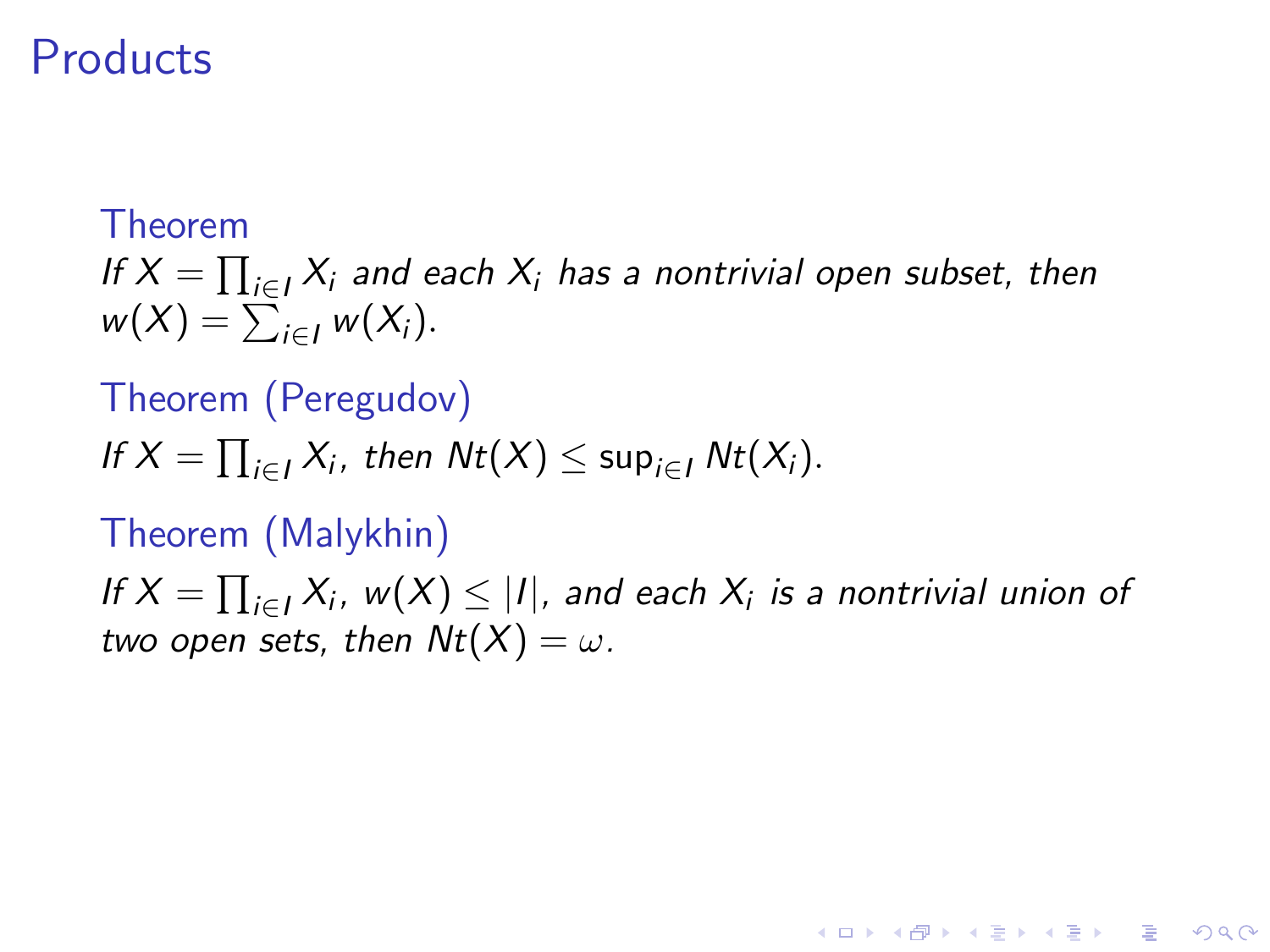### **Products**

#### Theorem

If  $X = \prod_{i \in I} X_i$  and each  $X_i$  has a nontrivial open subset, then  $w(X) = \sum_{i \in I} w(X_i).$ 

#### Theorem (Peregudov)

If 
$$
X = \prod_{i \in I} X_i
$$
, then  $Nt(X) \le \sup_{i \in I} Nt(X_i)$ .

#### Theorem (Malykhin)

If  $X=\prod_{i\in I}X_i$ ,  $w(X)\leq |I|$ , and each  $X_i$  is a nontrivial union of two open sets, then  $Nt(X) = \omega$ .

#### Question

Are there a spaces X, Y such that  $Nt(X \times Y) < Nt(X)Nt(Y)$ ?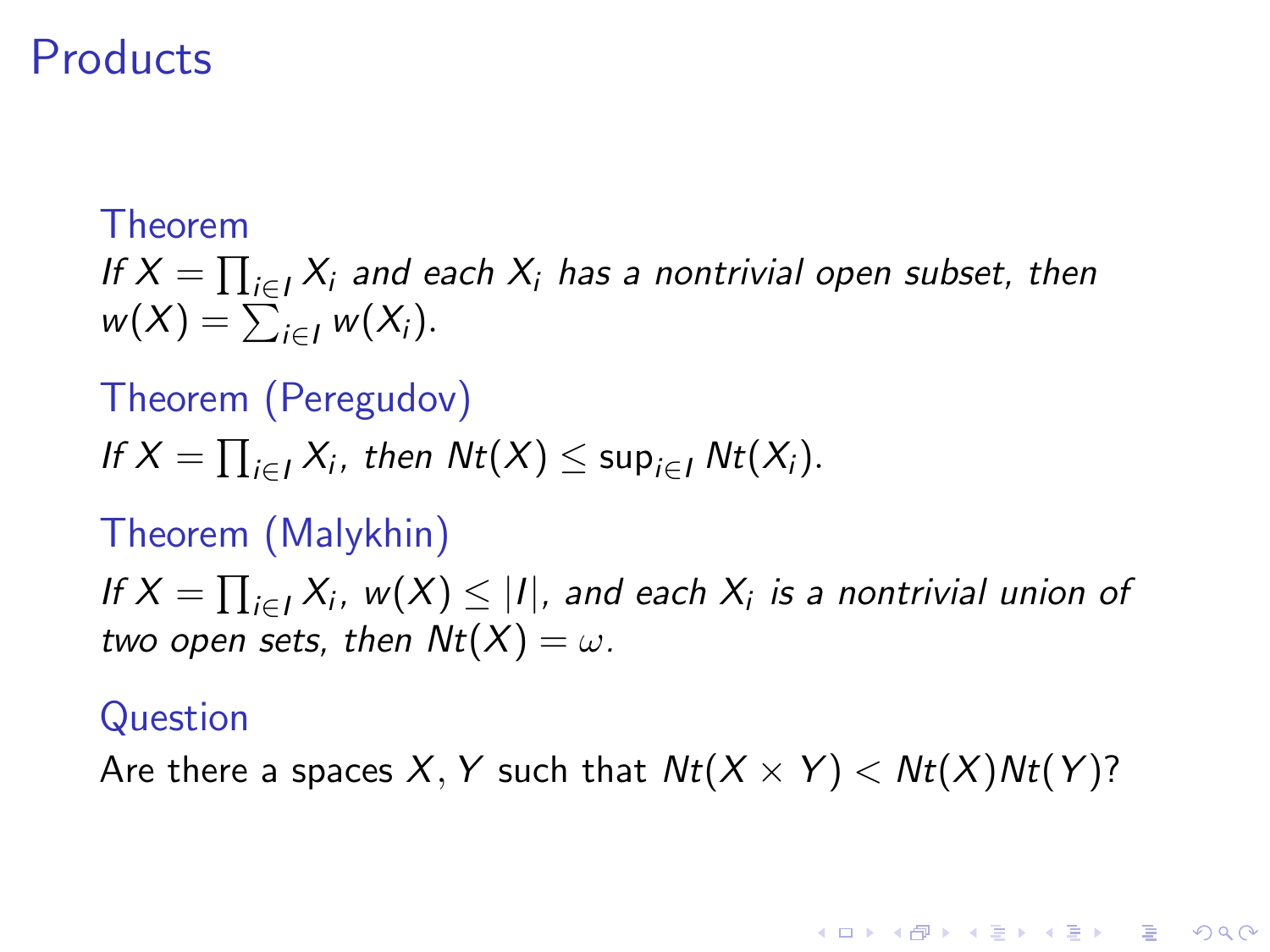# $\sqrt{\rm N}$

### Theorem (M.)

Each of the following is consistent with ZFC.

$$
\blacktriangleright \; Nt(\beta\mathbb{N} \setminus \mathbb{N}) = \omega_1 = 2^{\omega} \; (Malykhin)
$$

$$
\blacktriangleright \omega_1 < \mathcal{N}t(\beta \mathbb{N} \setminus \mathbb{N}) = 2^{\omega}
$$

$$
\blacktriangleright \; \mathit{Nt}(\beta \mathbb{N} \setminus \mathbb{N}) = \omega_1 < 2^\omega
$$

$$
\blacktriangleright \omega_1 < \mathcal{N}t(\beta{\mathbb N} \setminus {\mathbb N}) < 2^\omega
$$

$$
\blacktriangleright \omega_1 < 2^\omega < (2^\omega)^+ = \mathsf{N} t (\beta \mathbb{N} \setminus \mathbb{N})
$$

Much more can be said in terms of  $s, r, b, \mathfrak{d}, u, \mathfrak{h}, i$ , and  $\mathfrak{p}$ . (*E.g.*,  $Nt(\beta\mathbb{N} \setminus \mathbb{N}) \geq \mathfrak{s}$  and  $Con(\mathfrak{b} < Nt(\beta\mathbb{N} \setminus \mathbb{N}) < \mathfrak{d}).$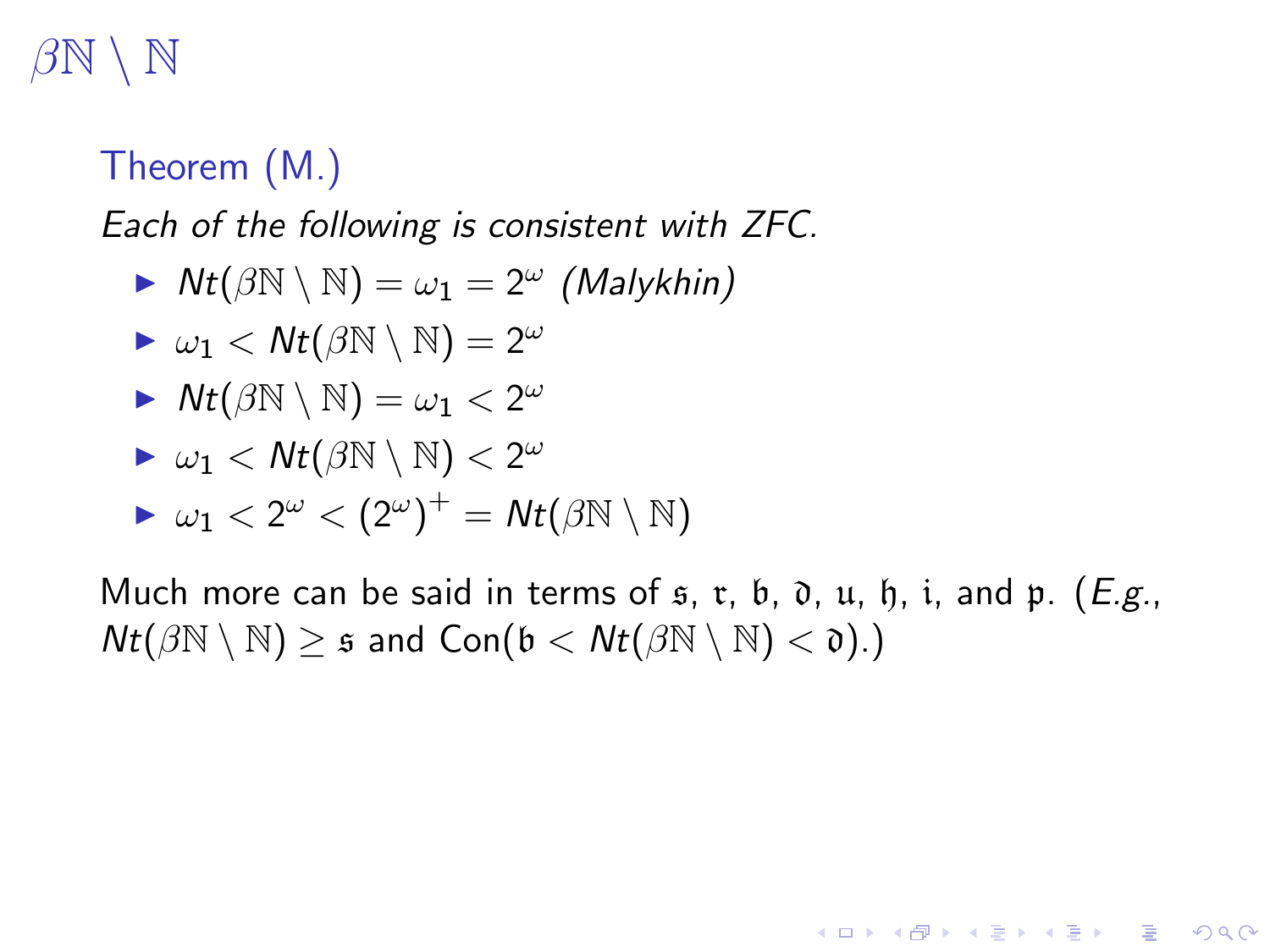# $\setminus \mathbb{N}$

### Theorem (M.)

Each of the following is consistent with ZFC.

$$
\blacktriangleright \; Nt(\beta\mathbb{N} \setminus \mathbb{N}) = \omega_1 = 2^{\omega} \; (Malykhin)
$$

$$
\blacktriangleright \omega_1 < \mathcal{N}t(\beta \mathbb{N} \setminus \mathbb{N}) = 2^{\omega}
$$

$$
\blacktriangleright \; \mathit{Nt}(\beta \mathbb{N} \setminus \mathbb{N}) = \omega_1 < 2^\omega
$$

$$
\blacktriangleright \omega_1 < \mathcal{N}t(\beta{\mathbb N} \setminus {\mathbb N}) < 2^\omega
$$

$$
\blacktriangleright \omega_1 < 2^\omega < (2^\omega)^+ = \mathsf{N} t(\beta \mathbb{N} \setminus \mathbb{N})
$$

Much more can be said in terms of  $\mathfrak s$ ,  $\mathfrak r$ ,  $\mathfrak b$ ,  $\mathfrak d$ ,  $\mathfrak u$ ,  $\mathfrak h$ ,  $\mathfrak i$ , and  $\mathfrak p$ . (*E.g.*,  $Nt(\beta\mathbb{N} \setminus \mathbb{N}) \geq \mathfrak{s}$  and  $Con(\mathfrak{b} < Nt(\beta\mathbb{N} \setminus \mathbb{N}) < \mathfrak{d})$ .

#### Theorem (M.)

Suppose  $|I| < 2^{\omega}$  and  $w(X_i) \leq 2^{\omega}$  for all  $i \in I$ . Then  $\prod_{i\in I} (X_i \oplus (\beta{\mathbb N}\setminus{\mathbb N}))$  is not homeomorphic to a product of  $2^{\omega}$ -many non-singleton spaces.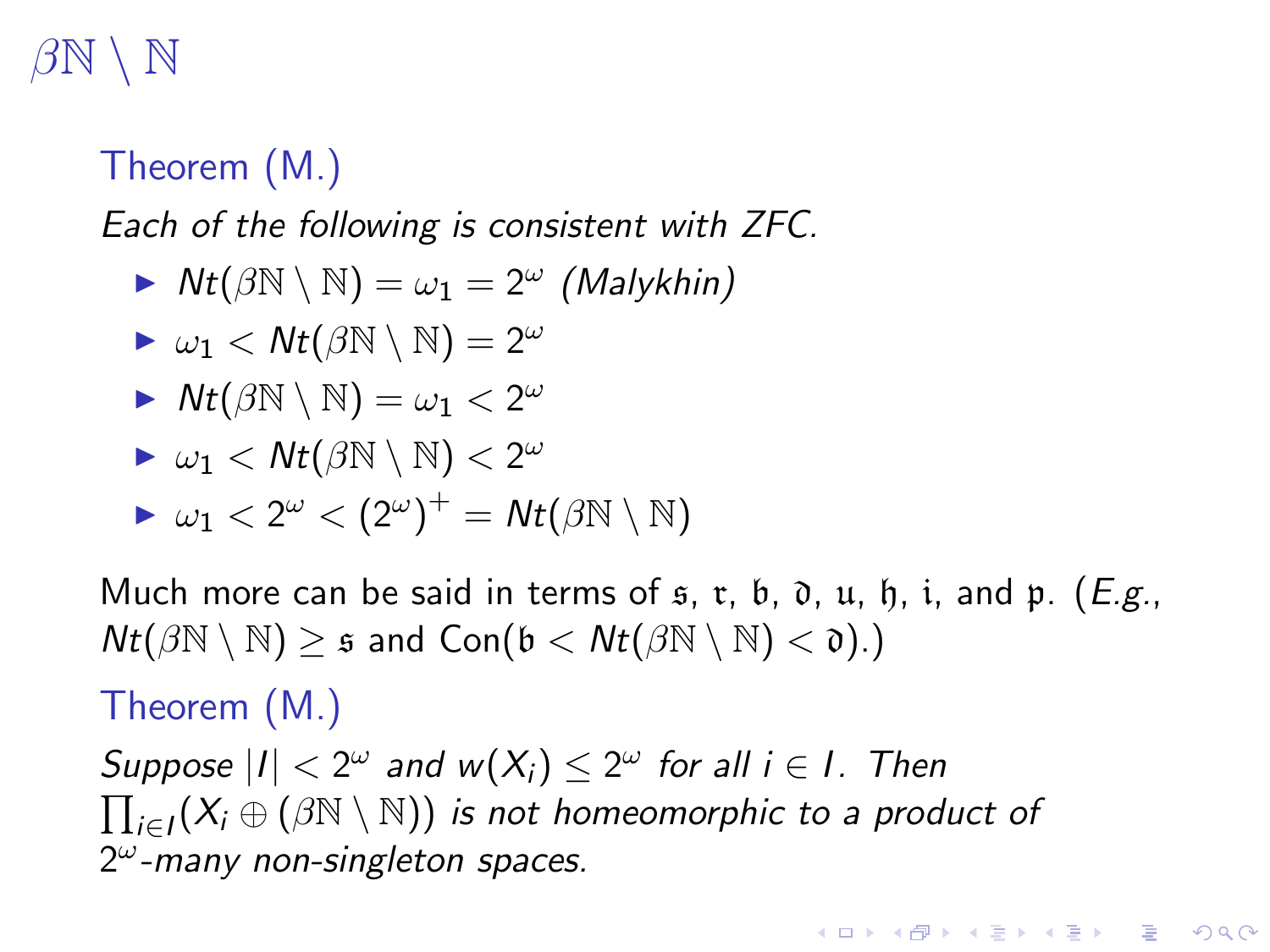## Van Douwen's Problem

### Definition

- $\triangleright$  A compactum is a compact Hausdorff space.
- A space is **homogeneous** is for every  $p, q \in X$  there is an homeomorphism  $h: X \to X$  such that  $h(p) = q$ .
- The cellularity  $c(X)$  of a space X is the least infinite  $\kappa$  such that every pairwise disjoint open family is  $X$  has size at most κ.

### Question (Van Douwen)

Is there a homogeneous compactum X such that  $c(X) > 2^{\omega}$ ? After over 30 years, Van Douwen's Problem has not been solved in any model of ZFC.

**K ロ ▶ K @ ▶ K 할 X X 할 X 및 할 X X Q Q O**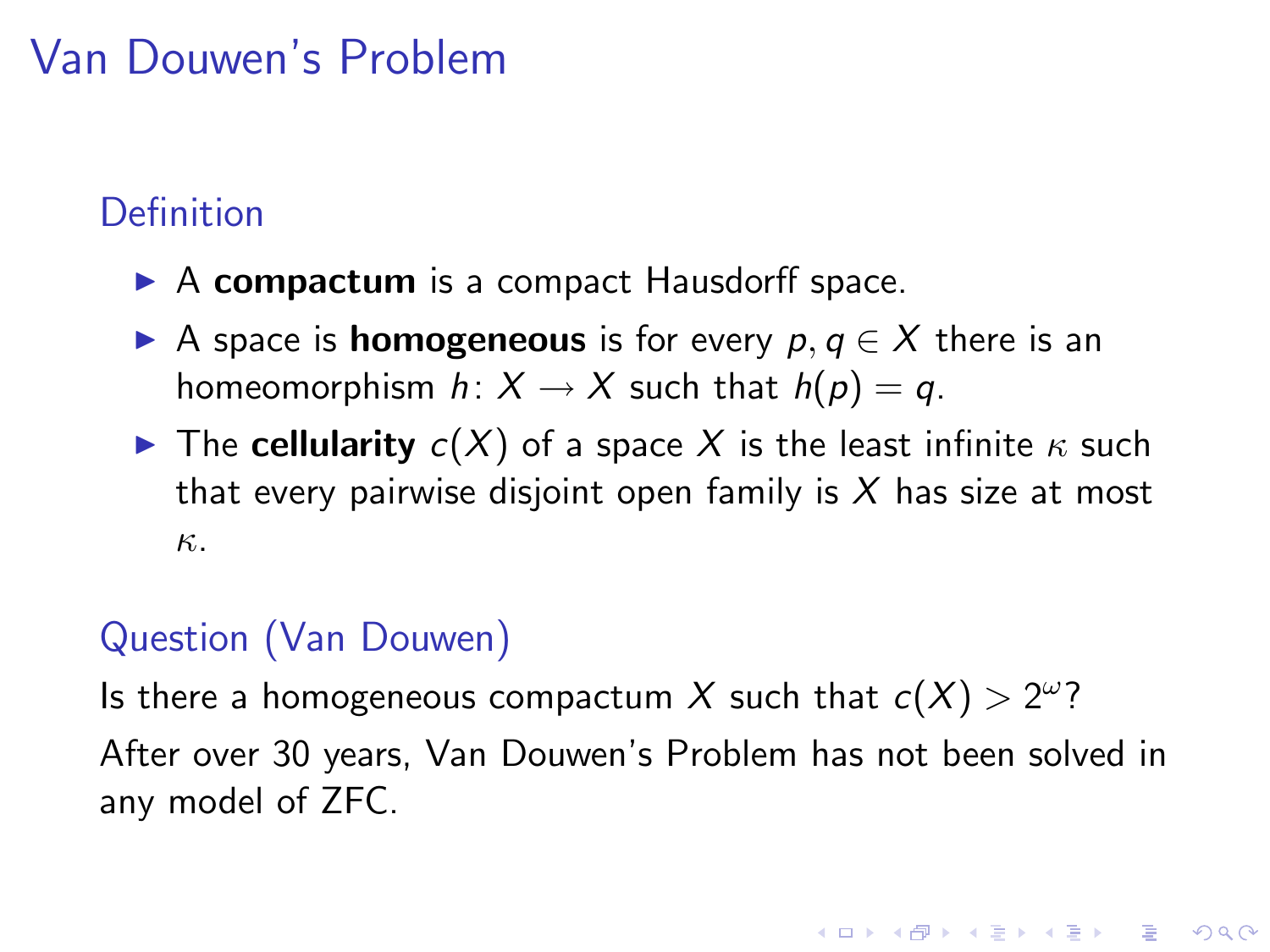# The difficulty is structural

#### Fact

Every known example of a homogeneous compactum  $X$  is a continuous image of a product of compacta each with weight at most 2<sup> $\omega$ </sup>. Hence,  $c(X) \leq 2^{\omega}$ . (The upper bound is attained.)

**K ロ ▶ K @ ▶ K 할 X X 할 X 및 할 X X Q Q O**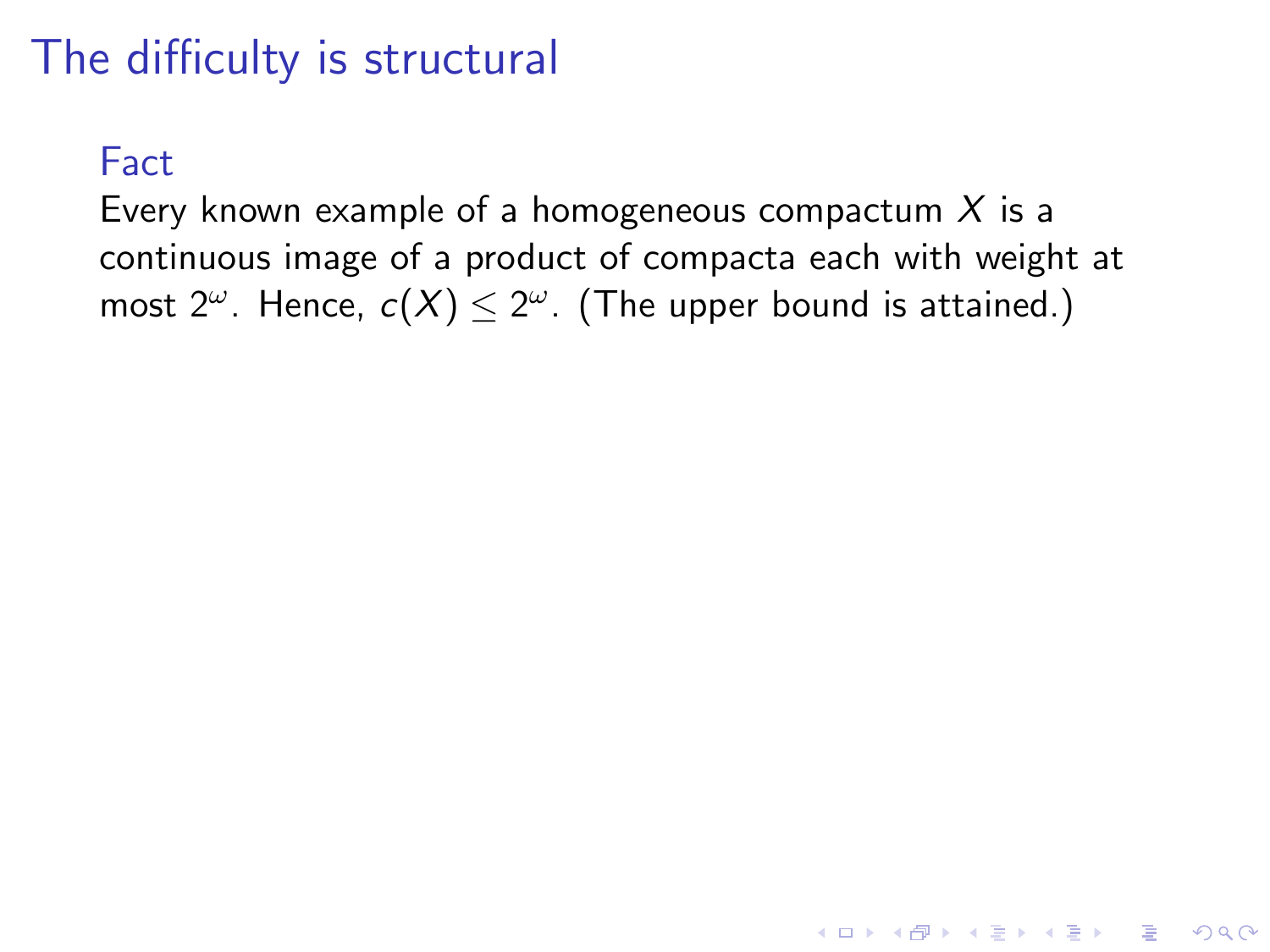# The difficulty is structural

#### **Fact**

Every known example of a homogeneous compactum  $X$  is a continuous image of a product of compacta each with weight at most 2<sup> $\omega$ </sup>. Hence,  $c(X) \leq 2^{\omega}$ . (The upper bound is attained.)

### Theorem A (M.)

If  $X$  is a homogeneous compactum and a continuous image of a product  $\prod_{i\in I} X_i$  of compacta such that

$$
\sup_{i\in I} w(X_i)=\kappa < \mathrm{cf} \,\lambda=\lambda \leq w(X),
$$

**KORKAR KERKER E VOOR** 

then  $Nt(X) < \kappa$ .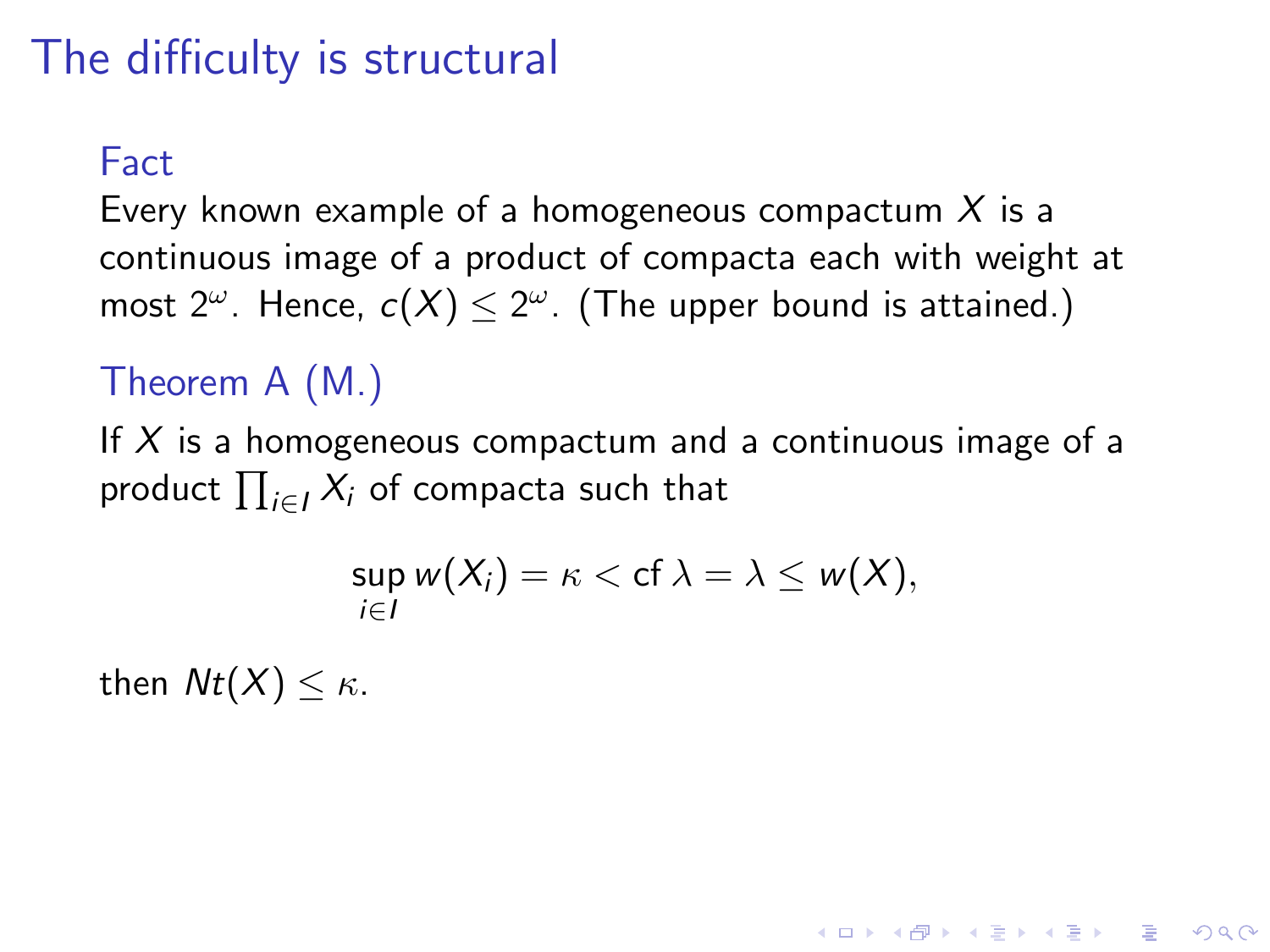# The difficulty is structural

#### **Fact**

Every known example of a homogeneous compactum  $X$  is a continuous image of a product of compacta each with weight at most 2<sup> $\omega$ </sup>. Hence,  $c(X) \leq 2^{\omega}$ . (The upper bound is attained.)

### Theorem A (M.)

If  $X$  is a homogeneous compactum and a continuous image of a product  $\prod_{i\in I} X_i$  of compacta such that

$$
\sup_{i\in I} w(X_i)=\kappa < \mathrm{cf} \,\lambda=\lambda\leq w(X),
$$

then  $Nt(X) < \kappa$ .

#### **Corollary**

Every known homogeneous compactum X satisfies  $Nt(X) \leq (2^{\omega})^{+}$ . (The upper bound is attained.)

KID KA KERKER E VOOR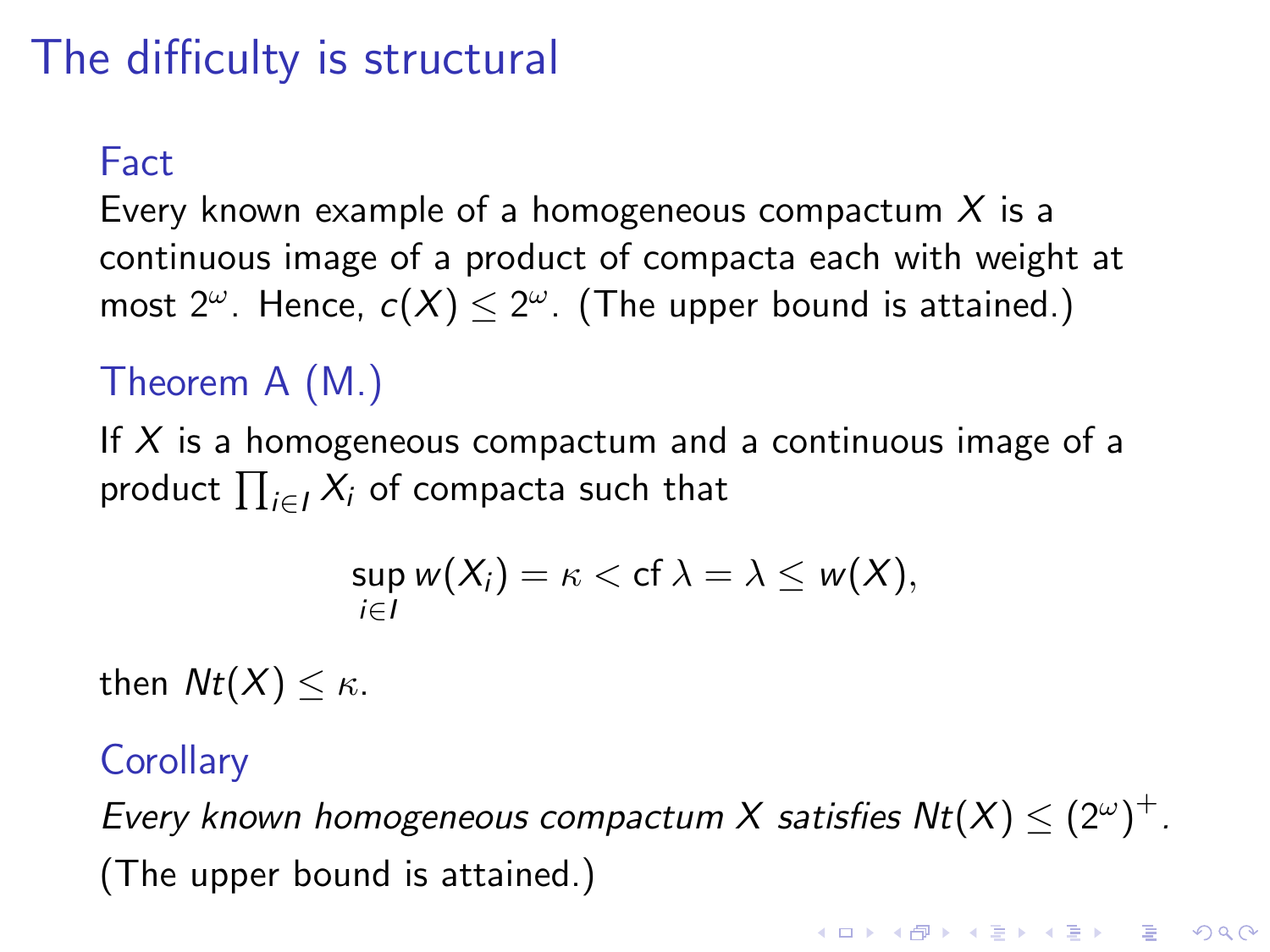## Dyadic compacta

### Definition

A dyadic compactum is a Hausdorff space that is a continuous image of  $2^{\kappa}$  for some  $\kappa$ .

K ロ ▶ K @ ▶ K 할 > K 할 > 1 할 > 1 이익어

**Corollary** 

 $Nt(X) = \omega$  for every homogeneous dyadic compactum X.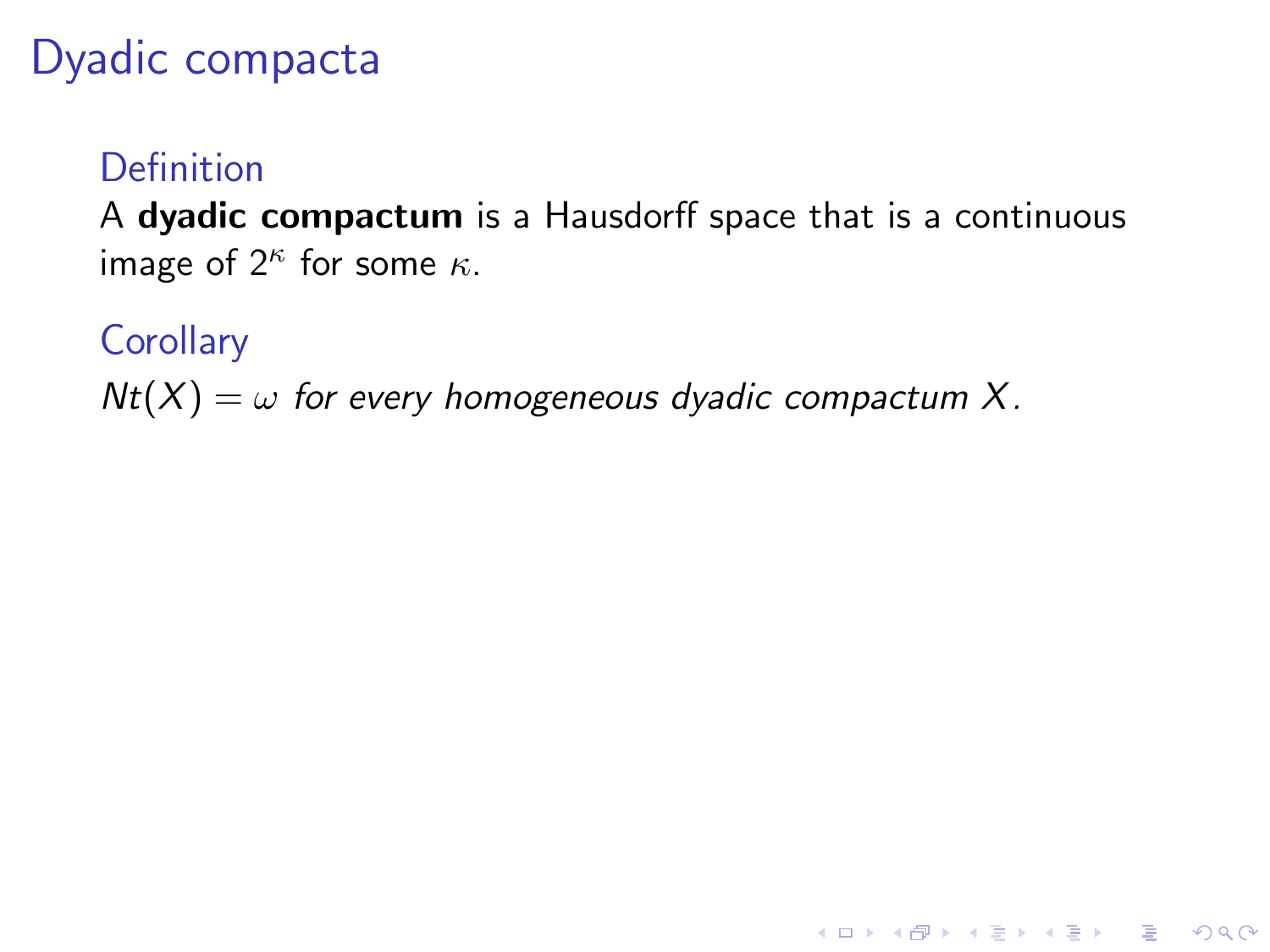## Dyadic compacta

#### Definition

A dyadic compactum is a Hausdorff space that is a continuous image of  $2^{\kappa}$  for some  $\kappa$ .

**Corollary** 

 $Nt(X) = \omega$  for every homogeneous dyadic compactum X.

## Theorem (M.)

Let  $\kappa < \lambda$  be infinite cardinals and let X be the quotient of  $2^\kappa\oplus 2^\lambda$  obtained by identifying  $\langle 0\rangle_{i<\kappa}$  and  $\langle 0\rangle_{i<\lambda}$ . If  $\kappa<$  cf  $\lambda,$ then  $Nt(X) = \lambda^+$ . If  $\kappa = \text{cf } \lambda$ , then  $Nt(X) = \lambda$ .

### **Corollarv**

The class of Noetherian types of dyadic compacta includes all infinite cardinals except possibly weak inaccessibles and successors of cardinals with countable cofinality (like  $\omega_1$  and  $\omega_{\omega+1}$ ).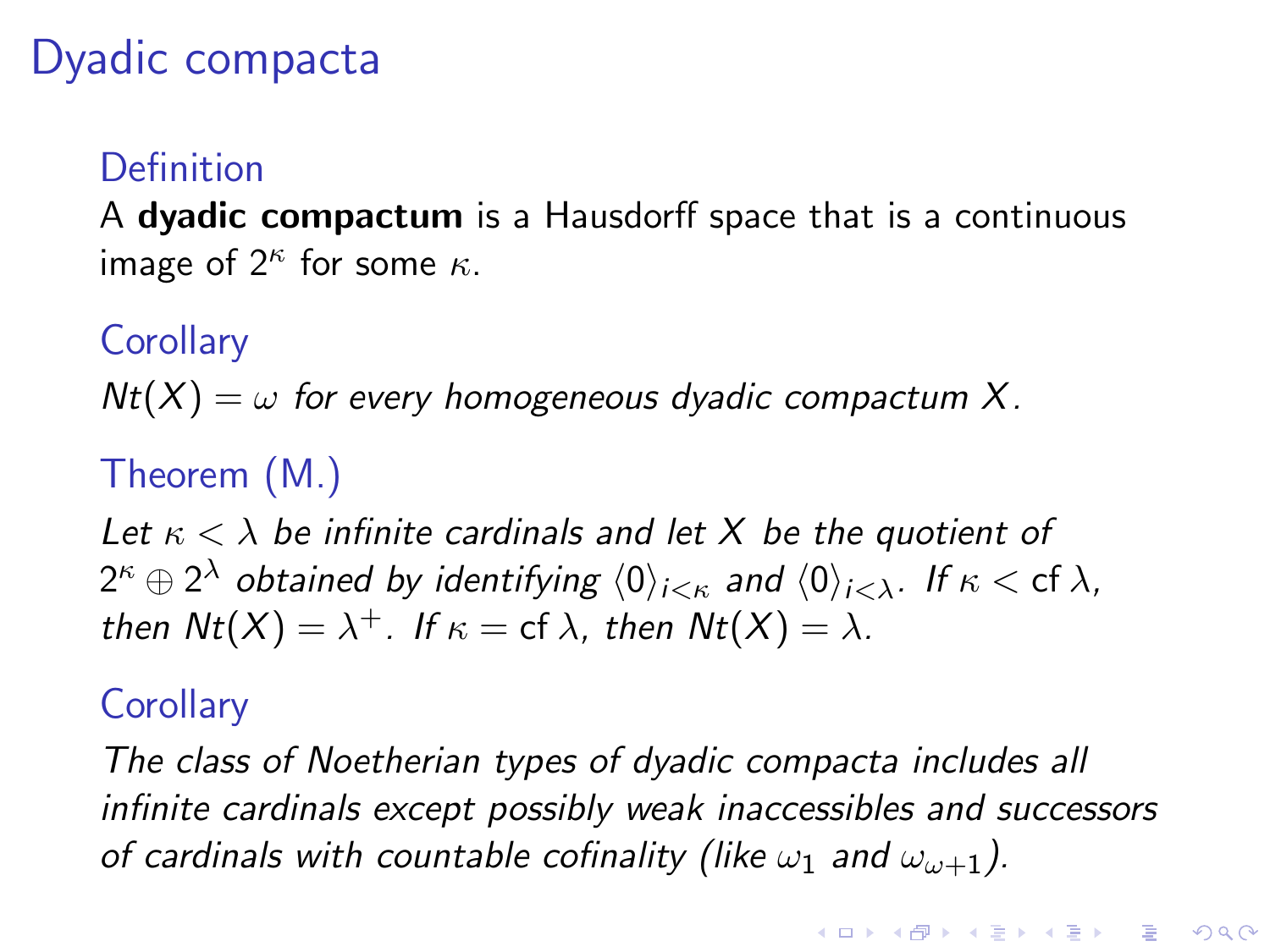# Non-triviality

## Theorem (M.)

The class of Noetherian types of compacta includes all infinite cardinals.

## Theorem B (M.)

The class of Noetherian types of dyadic compacta excludes  $\omega_1$ .

K ロ ▶ K @ ▶ K 할 > K 할 > 1 할 > 1 이익어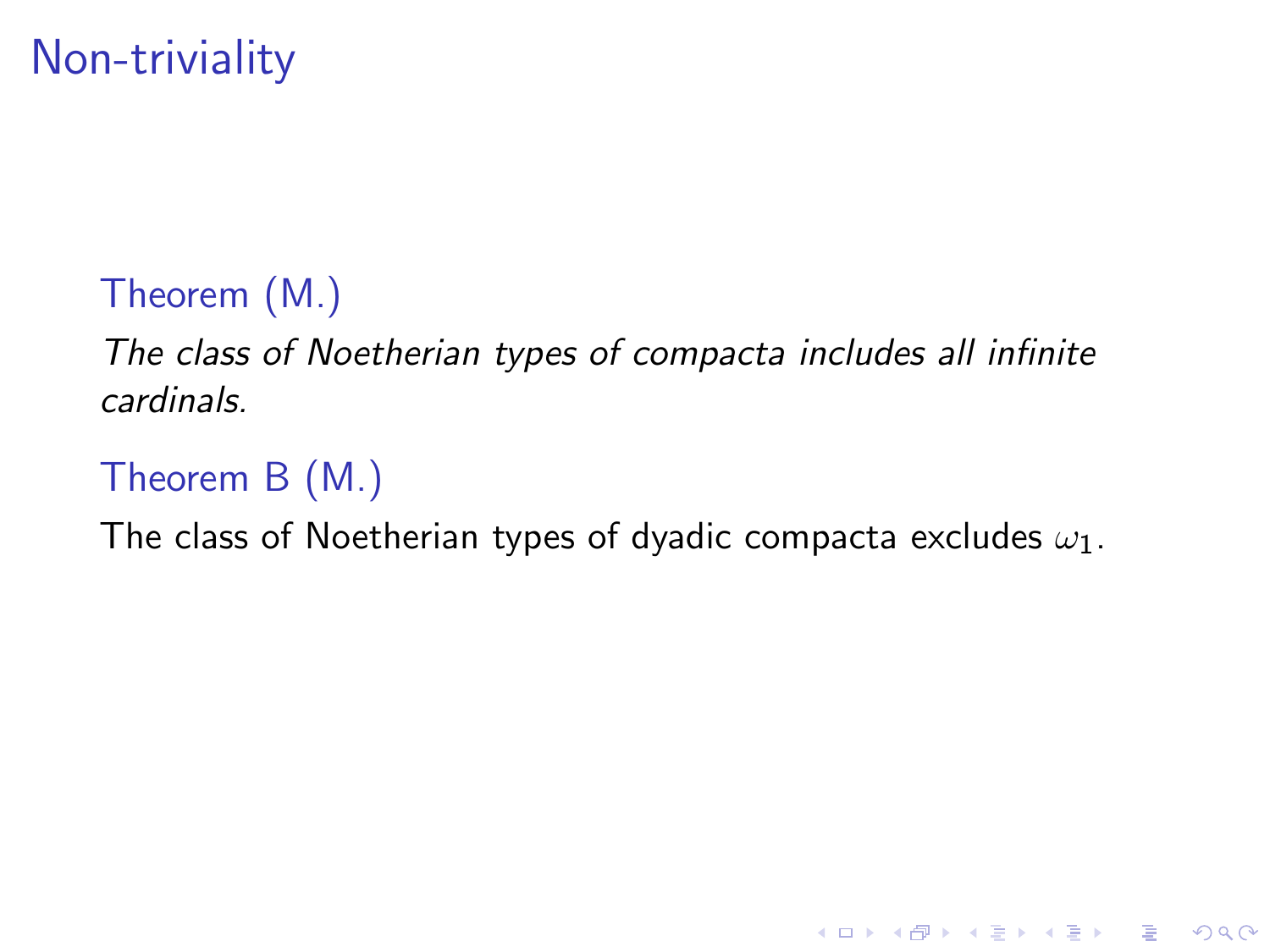# Non-triviality

## Theorem (M.)

The class of Noetherian types of compacta includes all infinite cardinals.

### Theorem B (M.)

The class of Noetherian types of dyadic compacta excludes  $\omega_1$ .

K ロ ▶ K @ ▶ K 할 > K 할 > 1 할 > 1 이익어

#### Question

Are  $\omega_{\omega+1}$  and weak inaccessibles excluded too?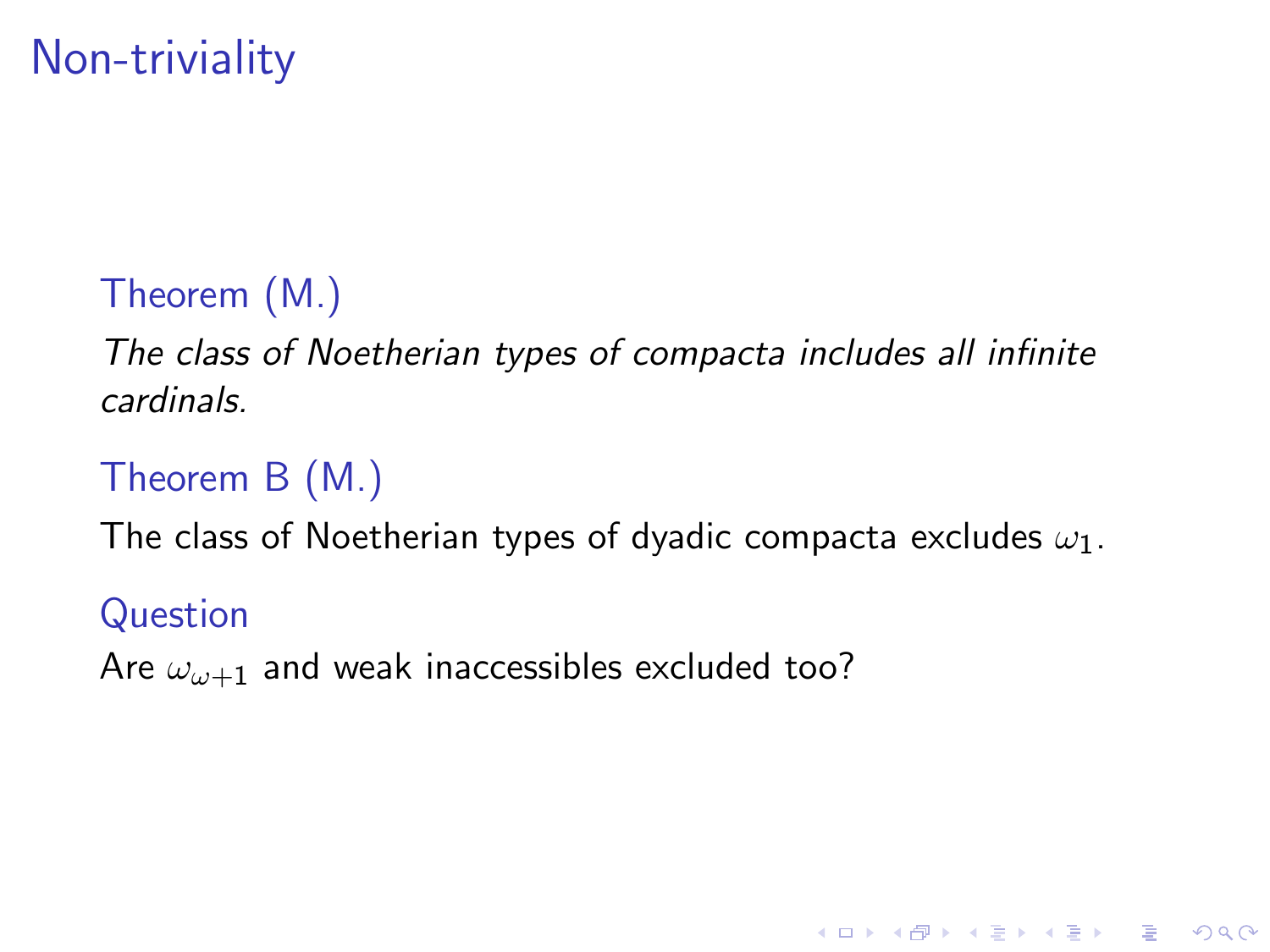Perhaps things are easier with ordered compacta.

## Theorem (M.)

With respect to the order topology,  $Nt(\kappa+1) = \kappa^+$  if  $\kappa$  is a regular uncountable cardinal and  $Nt(\kappa + 1) = \kappa$  if  $\kappa$  is a singular cardinal.

**KORK ERKER ADE YOUR** 

#### Proof.

By the Pressing Down Lemma. . .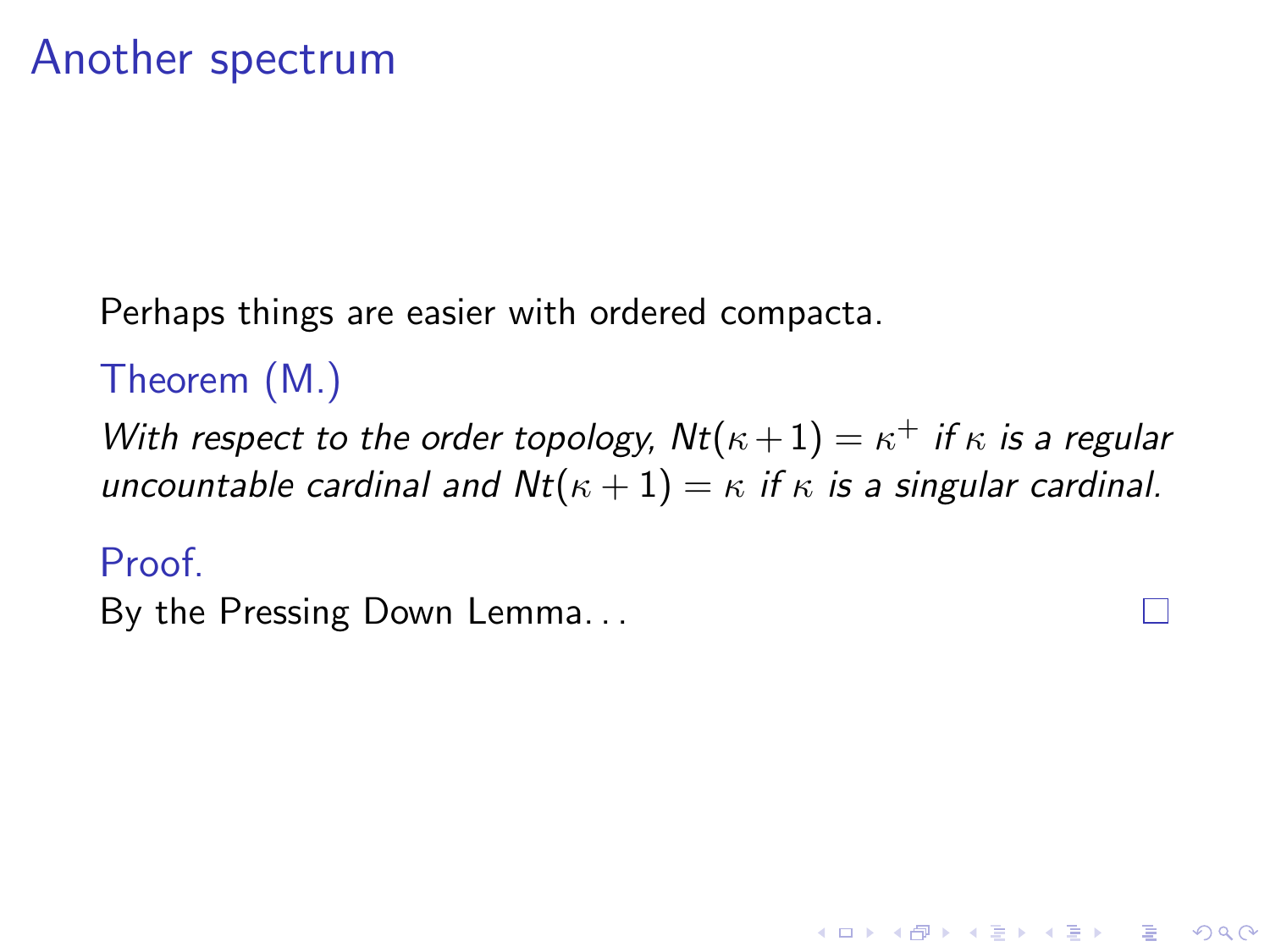# Excluding  $\omega_1$

### Theorem C (M.)

If X is an ordered compactum and  $Nt(X) \leq \kappa$  and  $\kappa$  is regular and uncountable, then X has a dense set of size less than  $\kappa$ .

K ロ ▶ K @ ▶ K 할 > K 할 > 1 할 > 1 이익어

### **Corollary**

If X is an ordered compactum, then  $Nt(X) \neq \omega_1$ .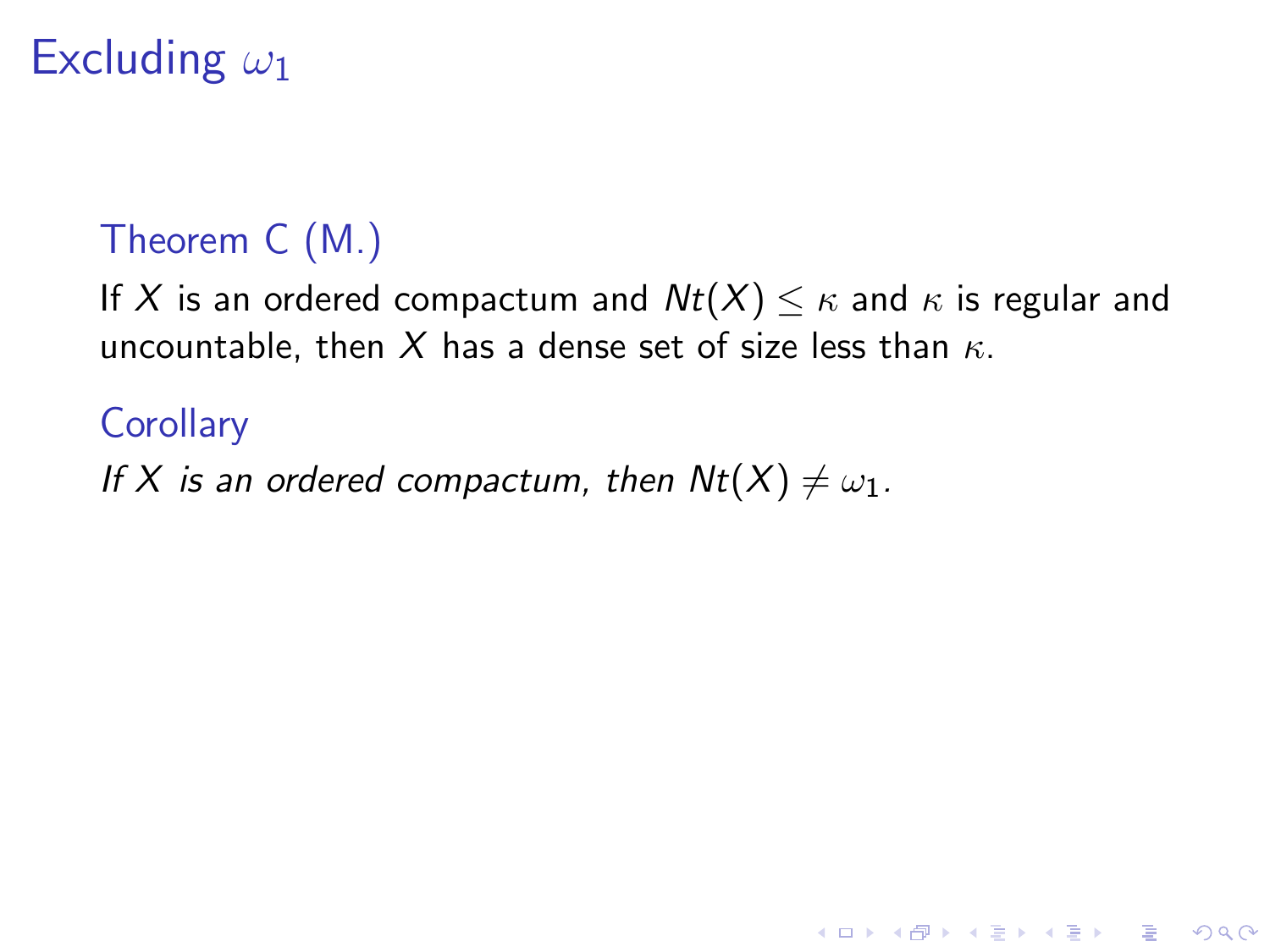# Excluding  $\omega_1$

### Theorem C (M.)

If X is an ordered compactum and  $Nt(X) \leq \kappa$  and  $\kappa$  is regular and uncountable, then X has a dense set of size less than  $\kappa$ .

### **Corollary**

If X is an ordered compactum, then  $Nt(X) \neq \omega_1$ .

#### Proof.

Suppose  $Nt(X) = \omega_1$ . Then X has a countable dense subset D. Also, X is not metrizable, so  $w(X) \geq \omega_1$ . Let B be a base of X. Then for some  $p, q \in D$  and  $U \in \mathcal{B}$  we have  $U \subseteq (p, q) \subseteq V$  for uncountably many  $V \in \mathcal{B}$ . Thus,  $Nt(X) \geq \omega_2$ .

**KORKAR KERKER E VOOR**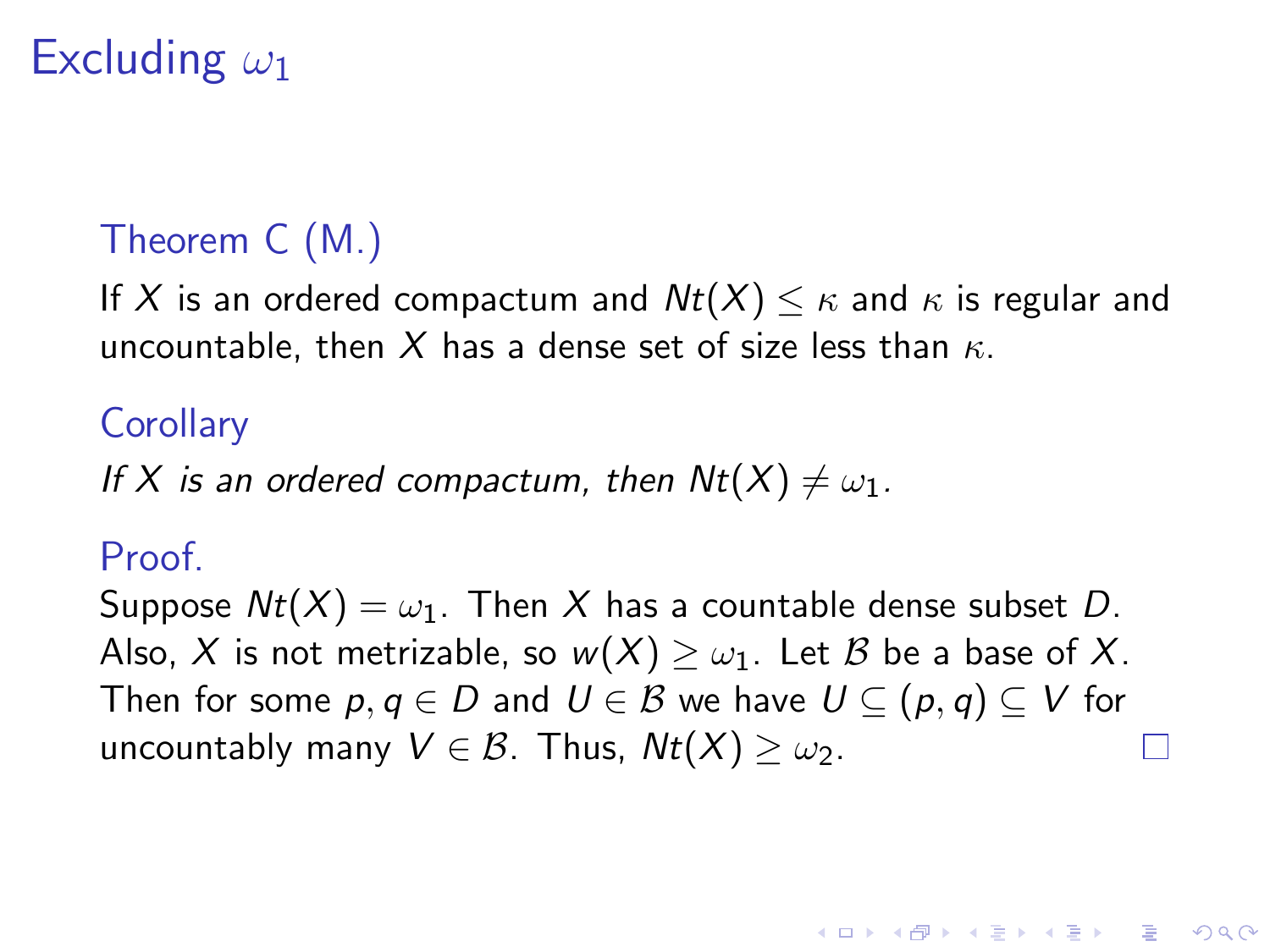# Excluding weak inaccessibles

### **Corollary**

If X is an ordered compactum, then  $Nt(X)$  is not a weak inaccessible.

#### Proof.

Suppose  $\kappa = Nt(X)$  is weakly inaccessible. Then X has a dense subsets D of size less than  $\kappa$ . If  $w(X) \geq \kappa$ , then, arguing as before,  $Nt(X) \geq \kappa^+$ . If  $w(X) < \kappa$ , then  $Nt(X) \leq w(X)^+ < \kappa$ .

**KORKARA KERKER SAGA**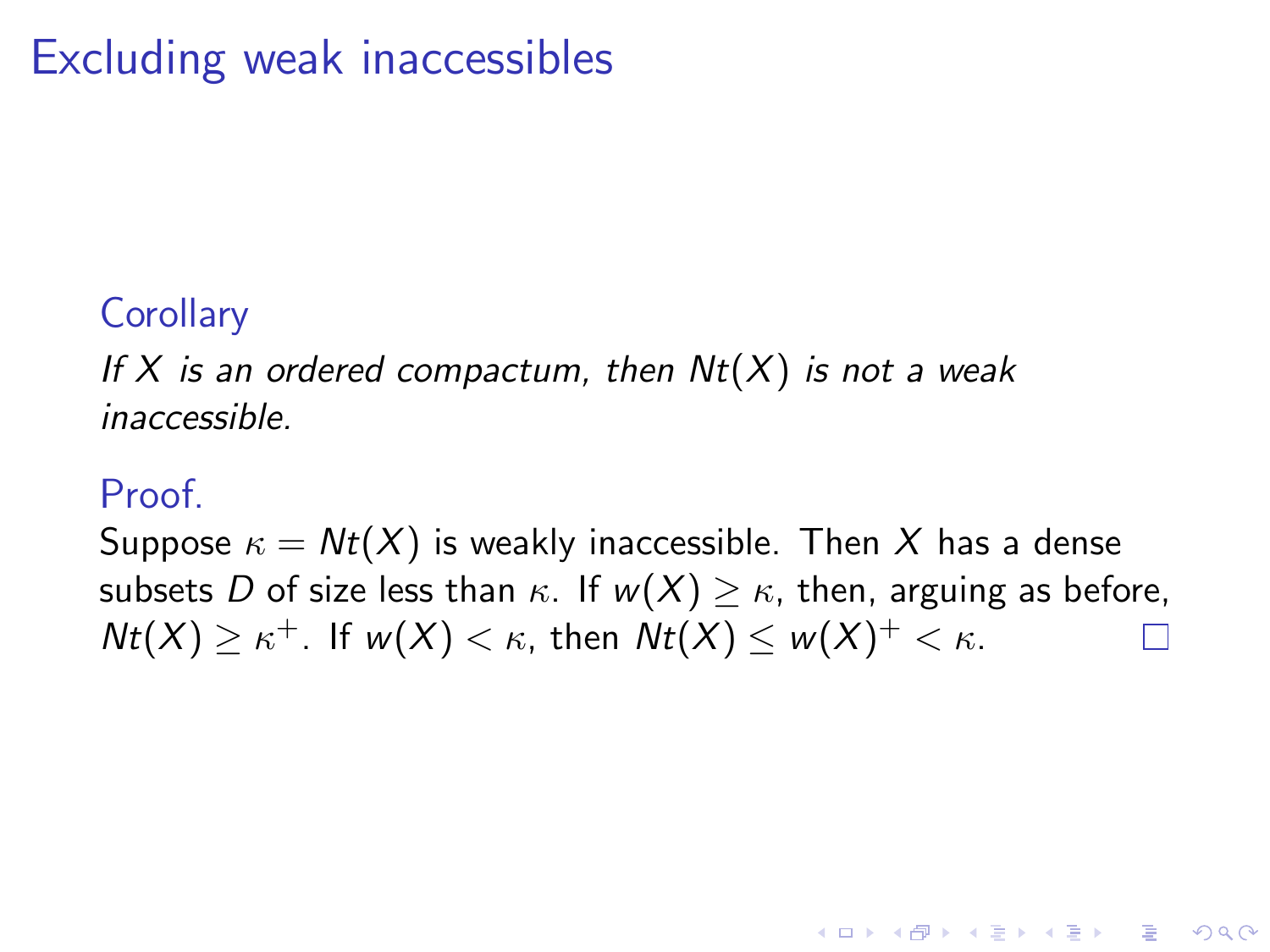### Theorem D (M.)

For each singular cardinal  $\kappa$ , there is an ordered compactum X such that  $Nt(X)=\kappa^+.$ 

### **Corollary**

The class of Noetherian types of ordered compacta includes all infinite cardinals except  $\omega_1$  and the weak inaccessibles.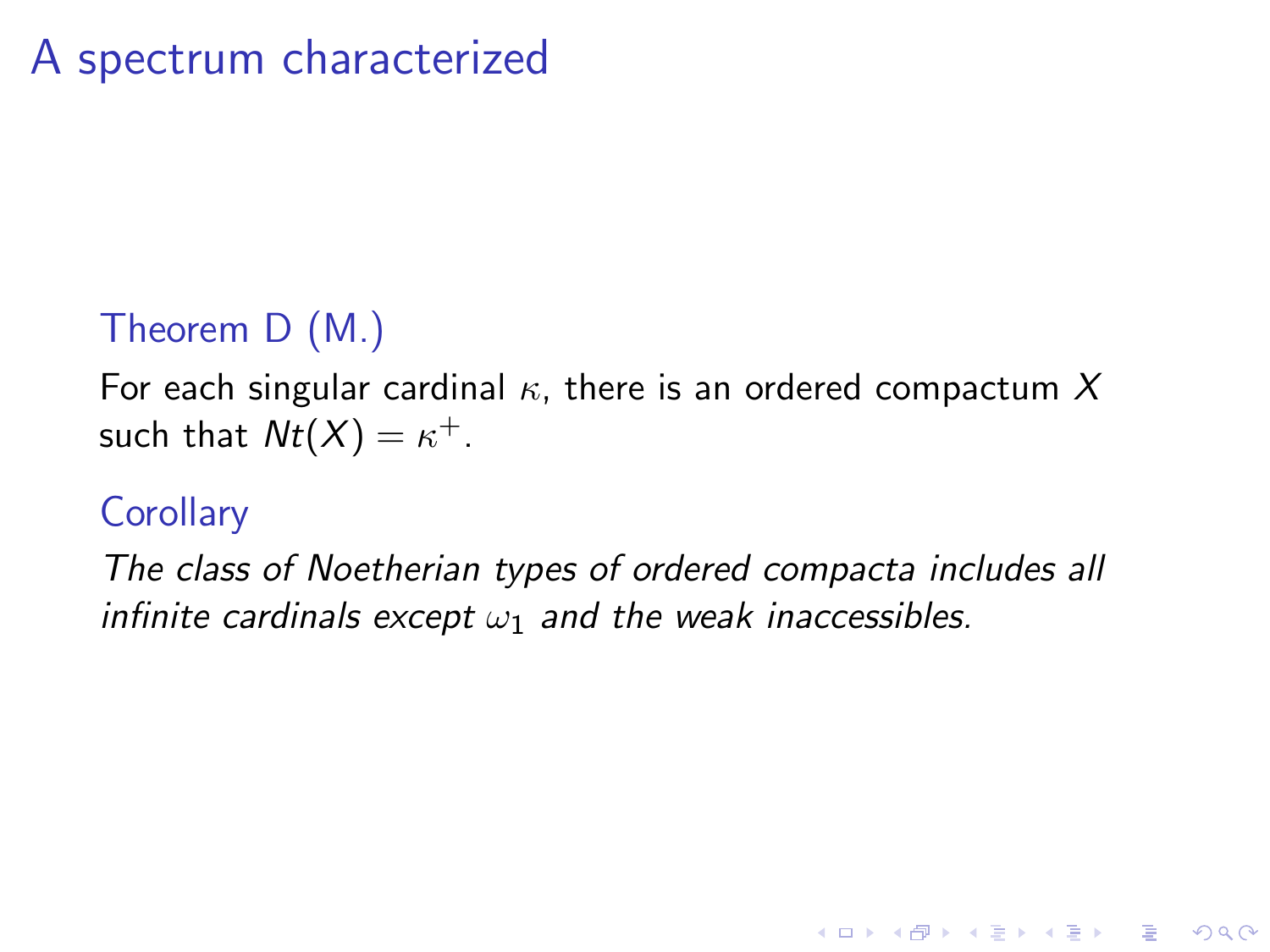## **Questions**

#### Question

Do the dyadic compacta have the same Noetherian spectrum as the ordered compacta?

#### Question

Is there an interesting example of a class of spaces with Noetherian spectrum excluding  $\omega_2$ ?

K ロ ▶ K @ ▶ K 할 > K 할 > 1 할 > 1 이익어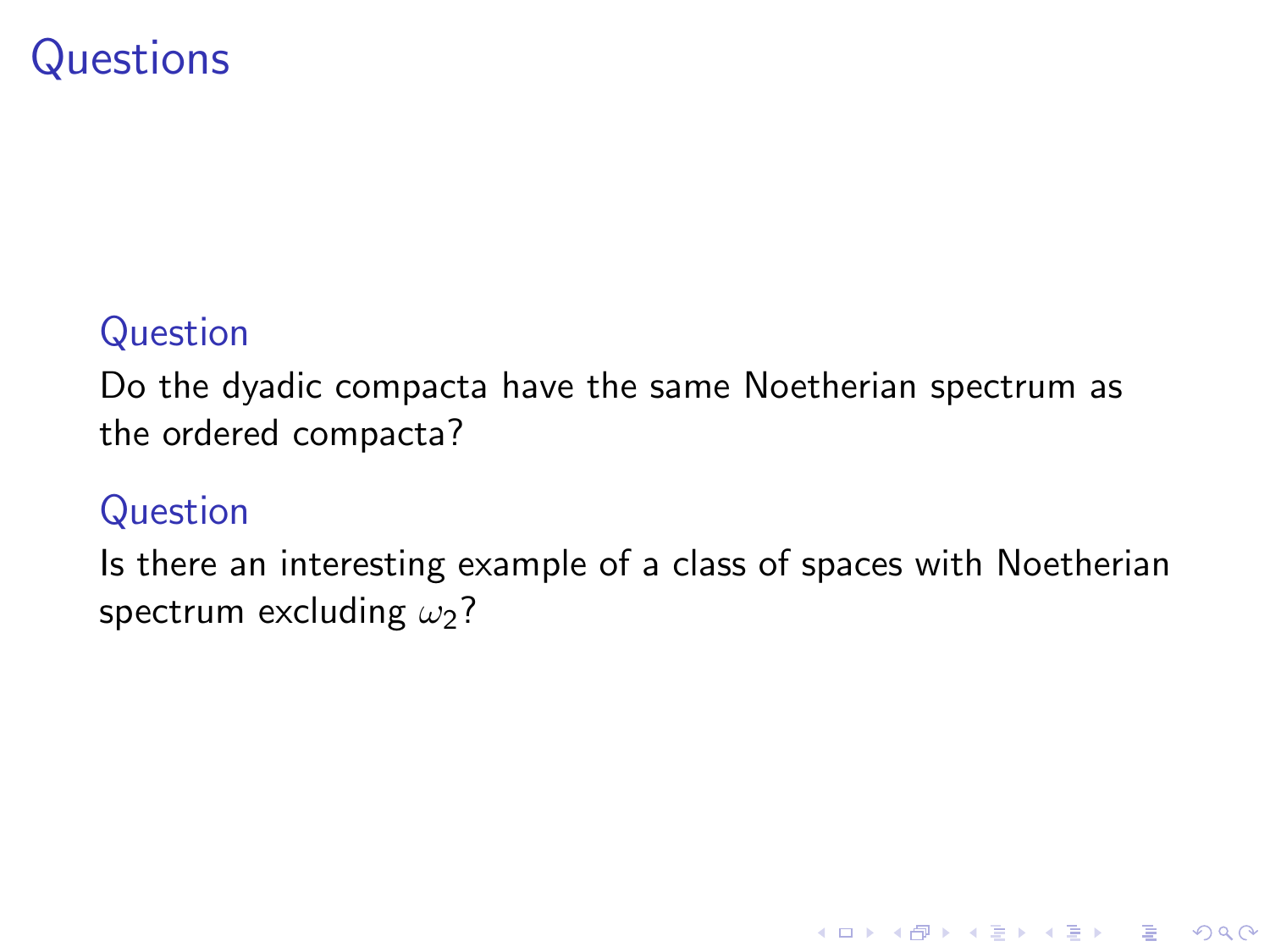# Proving Theorems A and B

### Theorem A

If  $X$  is a homogeneous compactum and a continuous image of a product  $\prod_{i\in I} X_i$  of compacta such that

$$
\sup_{i\in I} w(X_i)=\kappa < \mathrm{cf} \,\lambda=\lambda\leq w(X),
$$

then  $Nt(X) \leq \kappa$ .

#### Theorem B

The class of Noetherian types of dyadic compacta excludes  $\omega_1$ .

**K ロ ▶ K @ ▶ K 할 X X 할 X 및 할 X X Q Q O**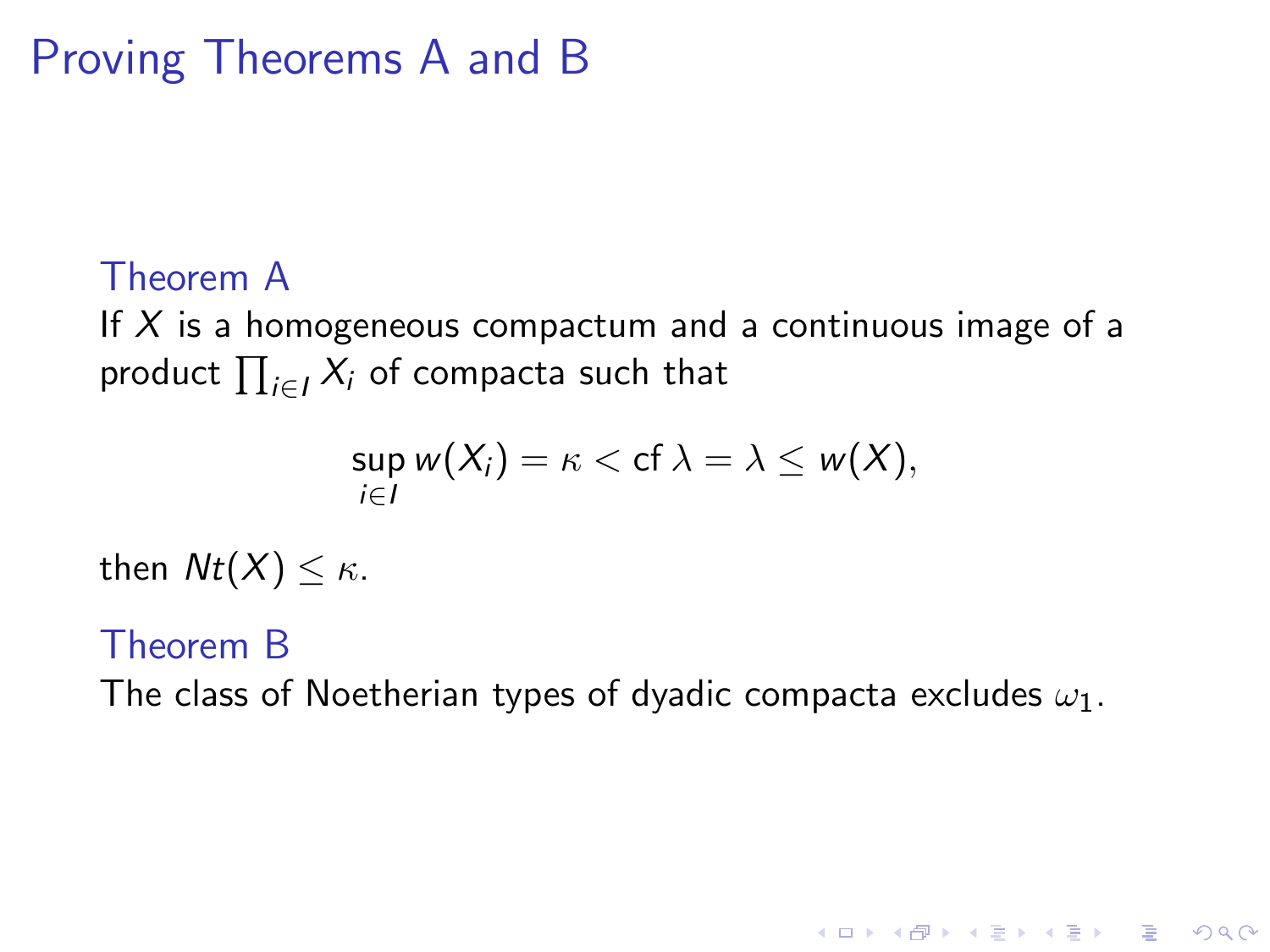## Substructures and quotients

#### Definition

- $\blacktriangleright$  H( $\theta$ ) is the set of sets that are hereditarily smaller than  $\theta$ .
- $\blacktriangleright$   $C(X)$  is the set of continuous maps from X to R.
- $\triangleright$  Given X a compactum,  $\theta$  a sufficiently large regular cardinal, and M an elementary substructure of  $\langle H(\theta), \in, <, C(X) \rangle$ , define a quotient map  $\pi^X_M\colon X\to X/M$  by

 $\pi_{M}^{X}(p) \neq \pi_{M}^{X}(q)$  iff  $f(p) \neq f(q)$  for some  $f \in \mathcal{C}(X) \cap M.$ 

**KORKAR KERKER E VOOR**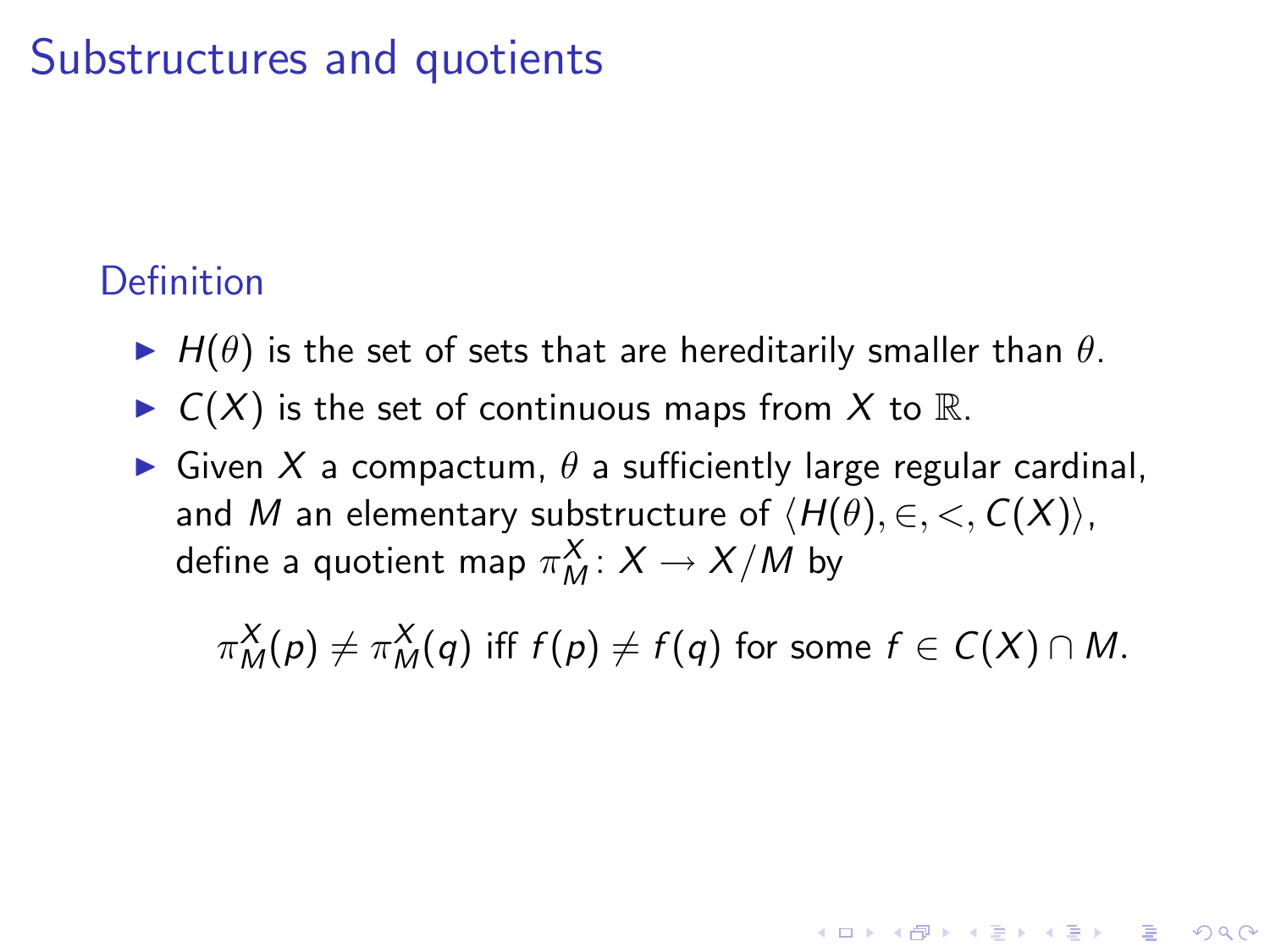For simplicity, assume  $X$  is a homogeneous dyadic compactum.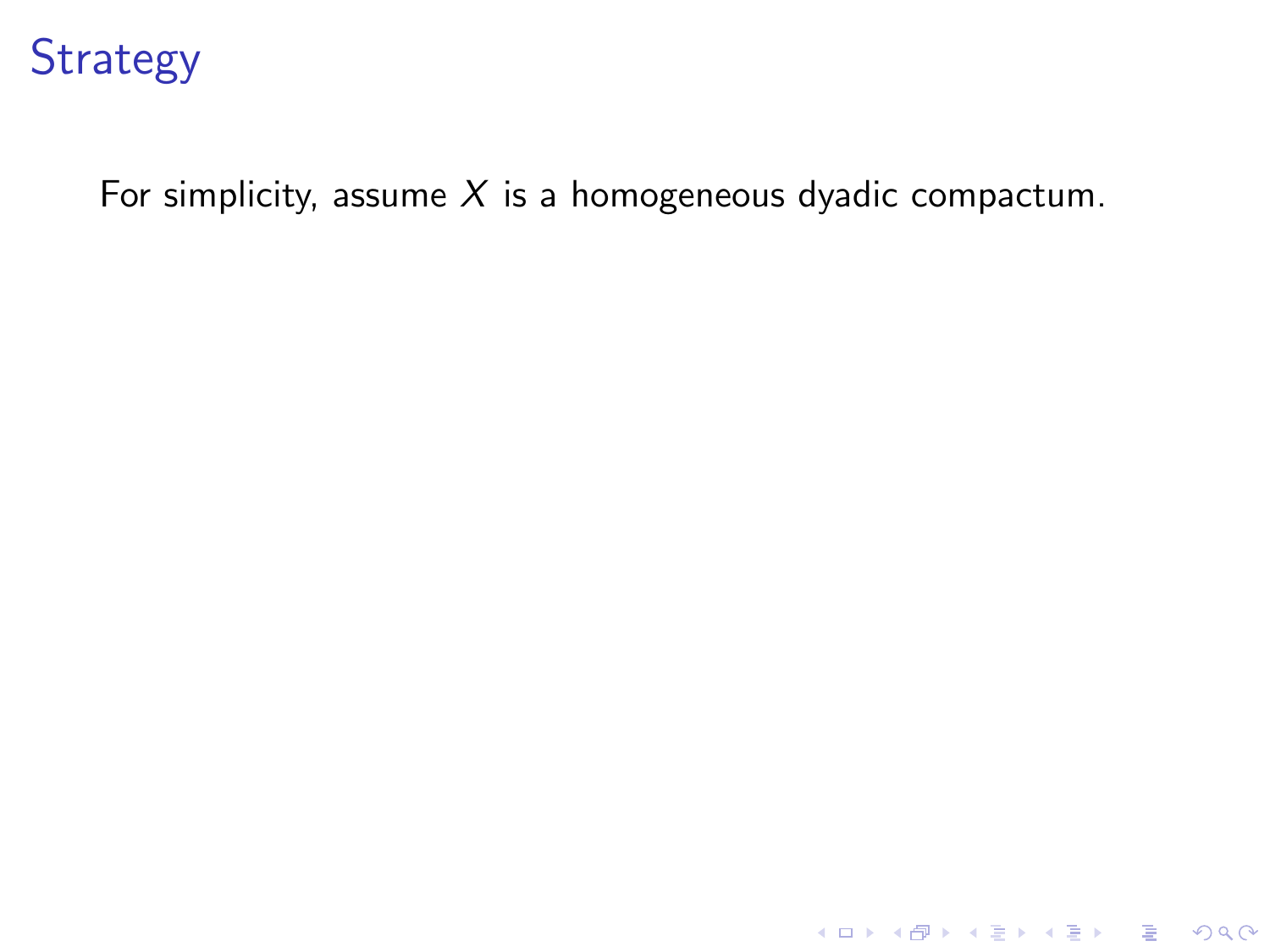For simplicity, assume  $X$  is a homogeneous dyadic compactum.

 $\blacktriangleright$   $X/M$  is compact and metrizable if M is countable and X is a compactum.

**K ロ ▶ K @ ▶ K 할 X X 할 X 및 할 X X Q Q O \***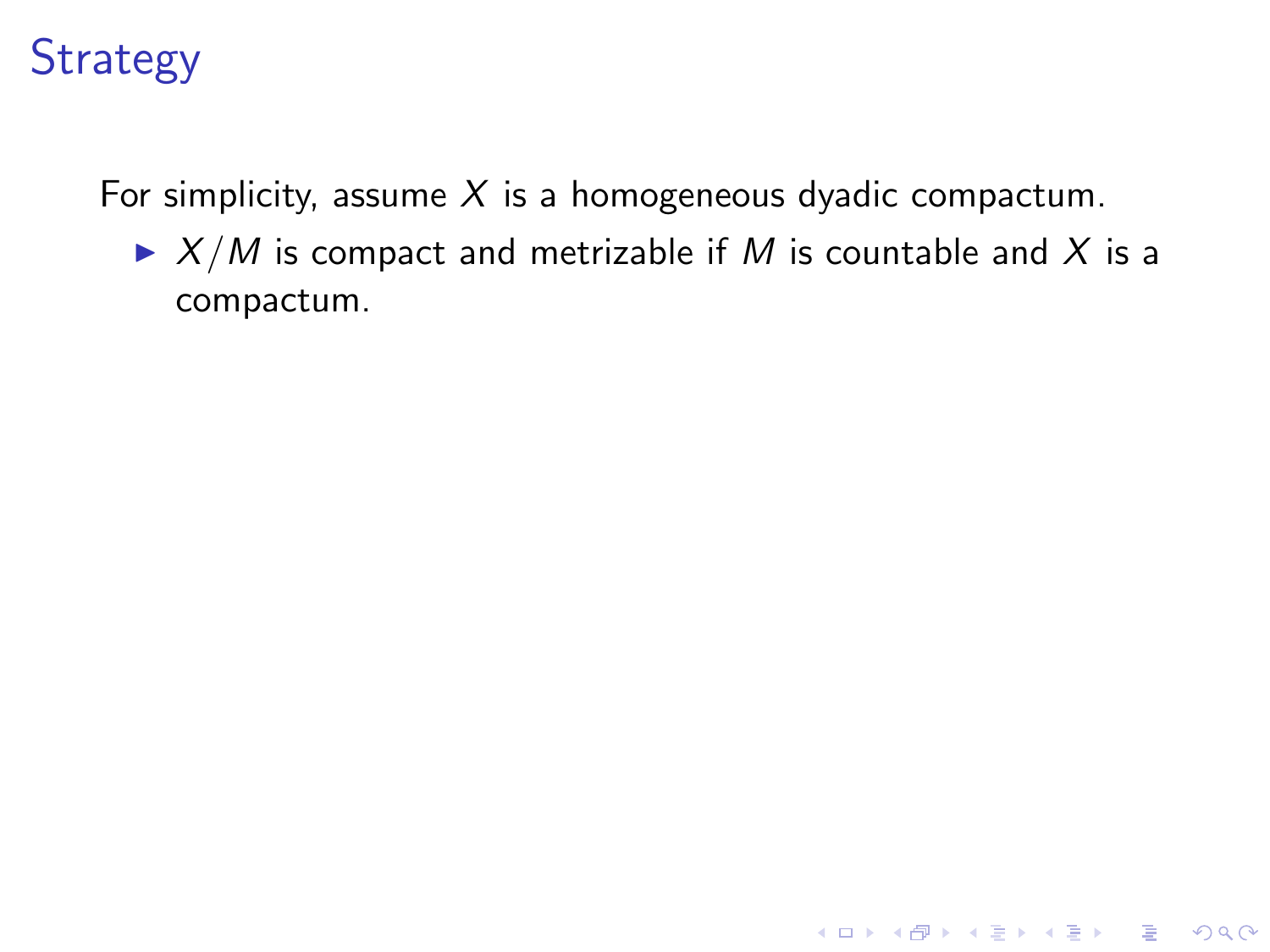For simplicity, assume  $X$  is a homogeneous dyadic compactum.

 $\blacktriangleright$   $X/M$  is compact and metrizable if M is countable and X is a compactum.

**K ロ ▶ K @ ▶ K 할 X X 할 X 및 할 X X Q Q O** 

**Compact metric spaces have very nice**  $\omega^{\rm op}$ **-like bases.**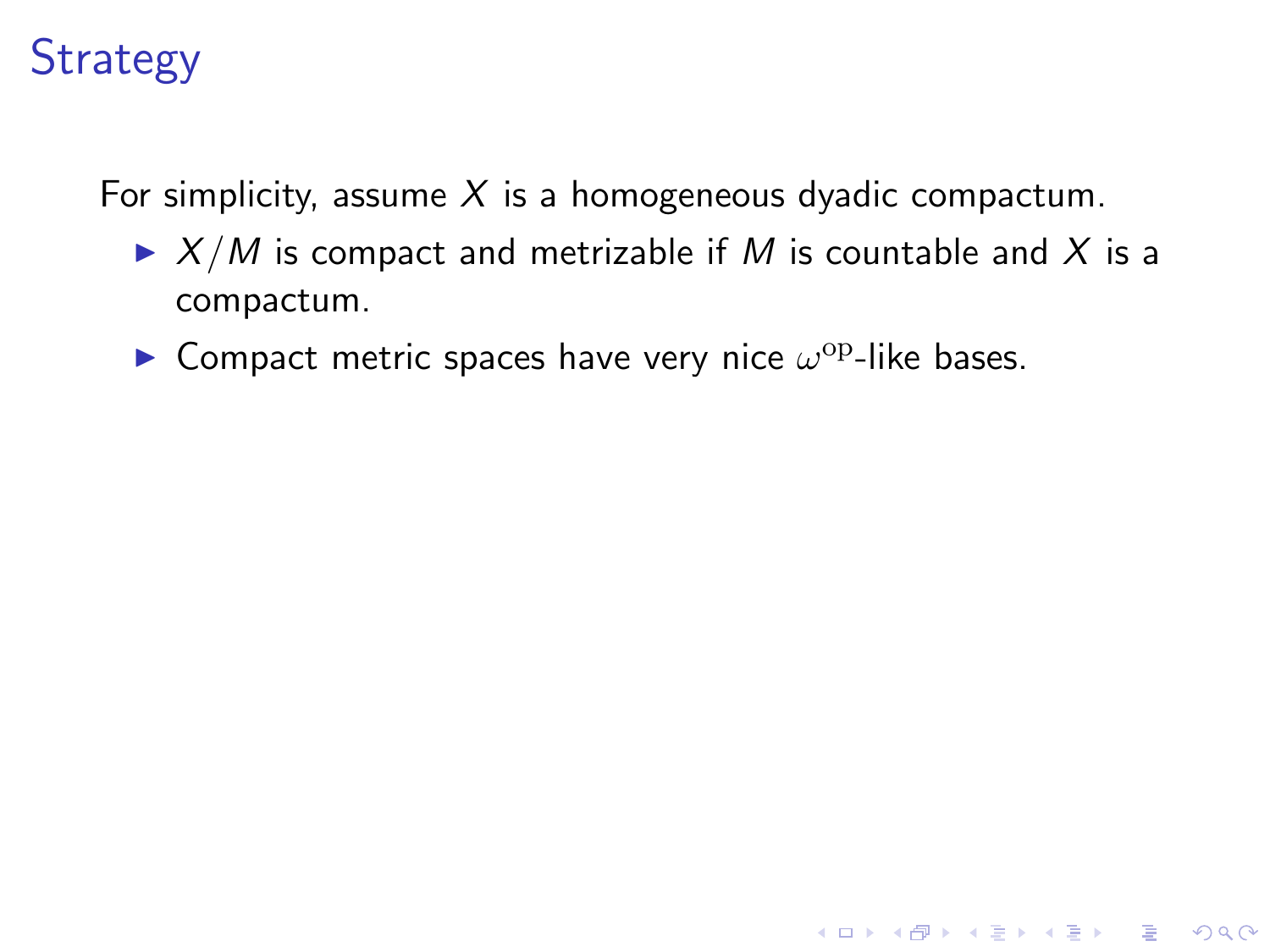For simplicity, assume X is a homogeneous dyadic compactum.

 $\triangleright$  X/M is compact and metrizable if M is countable and X is a compactum.

**K ロ ▶ K @ ▶ K 할 X X 할 X 및 할 X X Q Q O** 

- **Compact metric spaces have very nice**  $\omega^{\rm op}$ **-like bases.**
- $\blacktriangleright$  We may choose a sequence  $\langle M_{\alpha}\rangle_{\alpha\leq w(X)}$  of countable  $M_{\alpha} \prec H(\theta)$  such that  $\alpha \in M_{\alpha}$  for all  $\alpha < w(X)$ .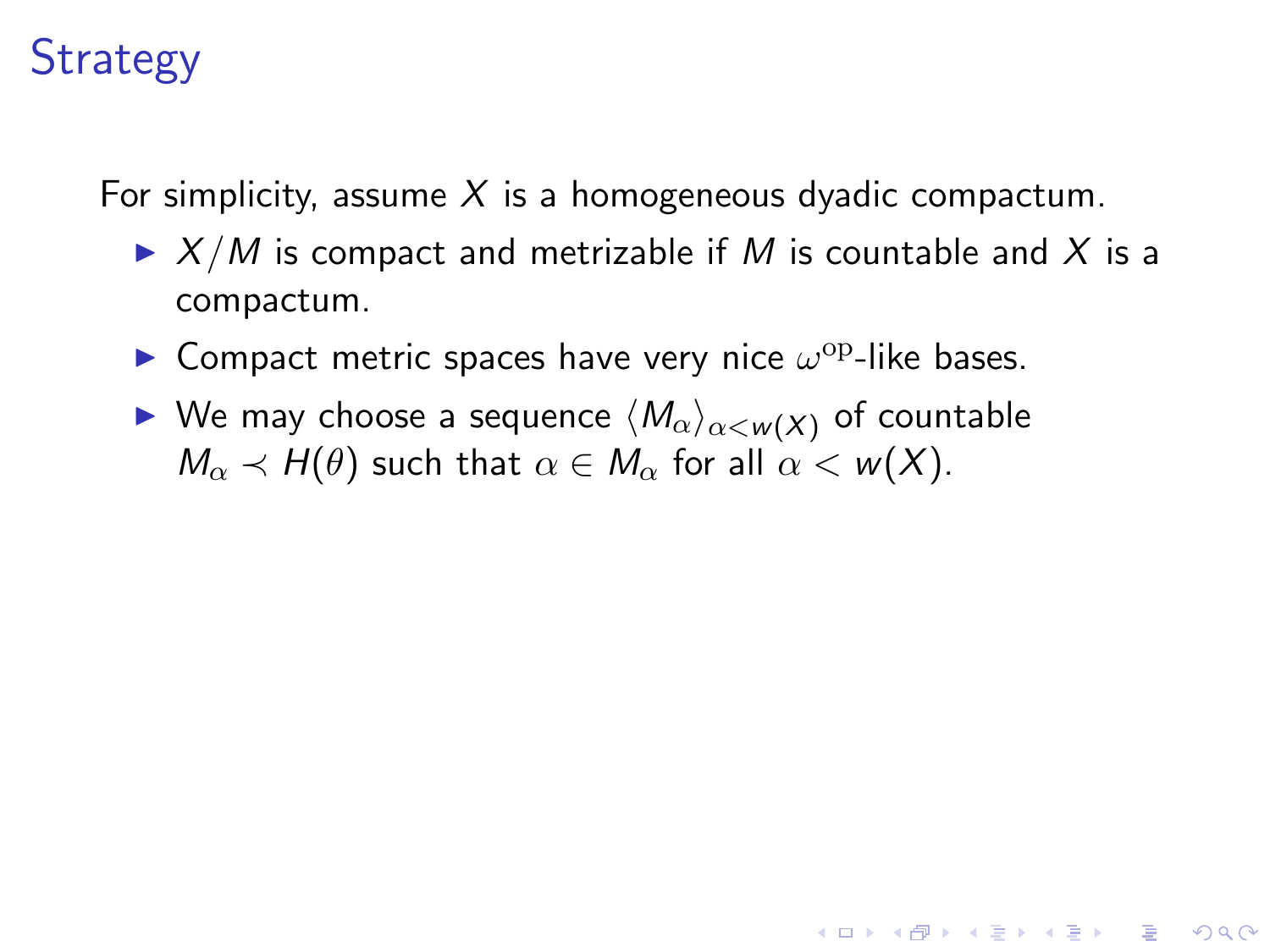For simplicity, assume  $X$  is a homogeneous dyadic compactum.

- $\triangleright$  X/M is compact and metrizable if M is countable and X is a compactum.
- **Compact metric spaces have very nice**  $\omega^{\rm op}$ **-like bases.**
- $\blacktriangleright$  We may choose a sequence  $\langle M_{\alpha}\rangle_{\alpha\leq w(X)}$  of countable  $M_{\alpha} \prec H(\theta)$  such that  $\alpha \in M_{\alpha}$  for all  $\alpha < w(X)$ .

 $\blacktriangleright$  Given a base  $\mathcal{B}_\alpha$  of each  $X/M_\alpha$ ,  $\mathcal{B}=\bigcup_{\alpha< w(X)}\big(\pi^X_{M_\alpha}\big)^{-1}\,(\mathcal{B}_\alpha)$ is a base of  $X$ .

4 D > 4 P + 4 B + 4 B + B + 9 Q O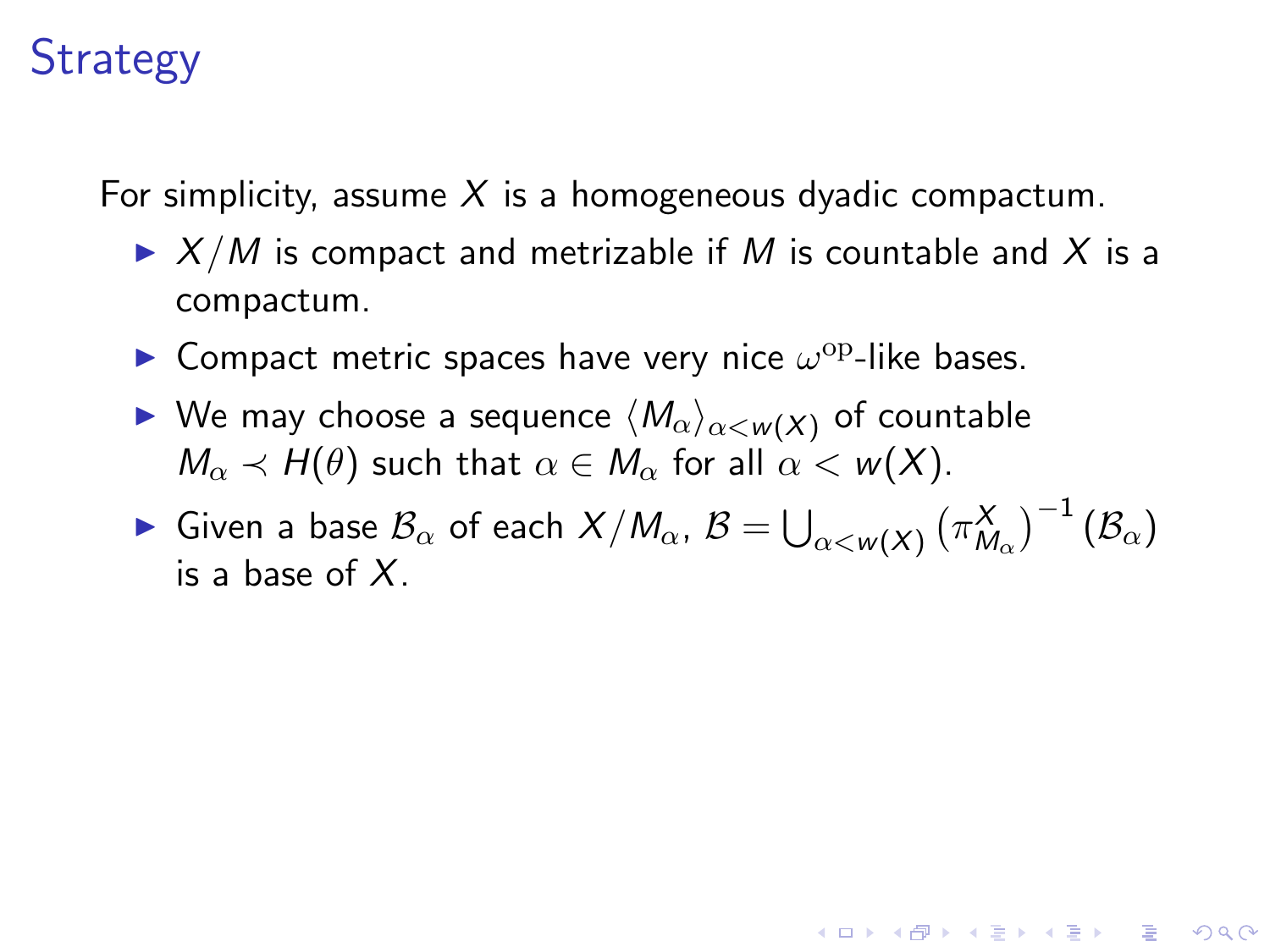For simplicity, assume  $X$  is a homogeneous dyadic compactum.

- $\triangleright$  X/M is compact and metrizable if M is countable and X is a compactum.
- **Compact metric spaces have very nice**  $\omega^{\rm op}$ **-like bases.**
- $\blacktriangleright$  We may choose a sequence  $\langle M_{\alpha}\rangle_{\alpha\leq w(X)}$  of countable  $M_{\alpha} \prec H(\theta)$  such that  $\alpha \in M_{\alpha}$  for all  $\alpha < w(X)$ .
- $\blacktriangleright$  Given a base  $\mathcal{B}_\alpha$  of each  $X/M_\alpha$ ,  $\mathcal{B}=\bigcup_{\alpha< w(X)}\big(\pi^X_{M_\alpha}\big)^{-1}\,(\mathcal{B}_\alpha)$ is a base of  $X$ .
- If the substructures cohere sufficiently well, then we can use reflection arguments (and min<sub>p∈X</sub>  $\pi \chi(p, X) = w(X)$ ) to carefully construct subsets  $A_{\alpha} \subseteq B_{\alpha}$  such that  $\mathcal{A}=\bigcup_{\alpha< w(X)}\big(\pi^X_{M_\alpha}\big)^{-1}\left(\mathcal{A}_\alpha\right)$  is an  $\omega^{\mathrm{op}}$ -like base of  $X.$

**KORKAR KERKER E VOOR**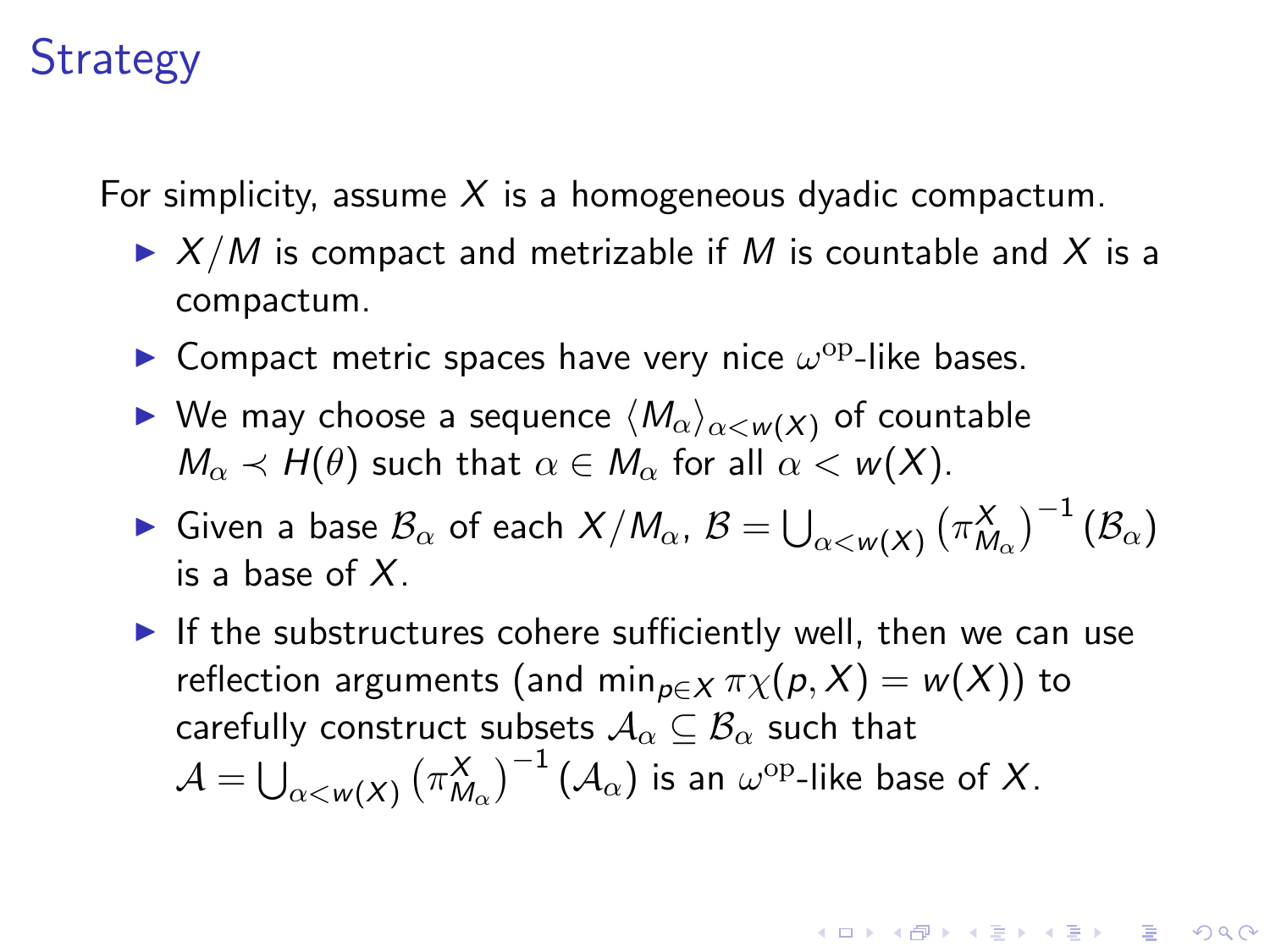It suffices to have  $\langle M_{\beta}\rangle_{\beta<\alpha}\in M_{\alpha}$  for all  $\alpha< w(X)$ .

K ロ ▶ K @ ▶ K 할 ▶ K 할 ▶ | 할 | ⊙Q @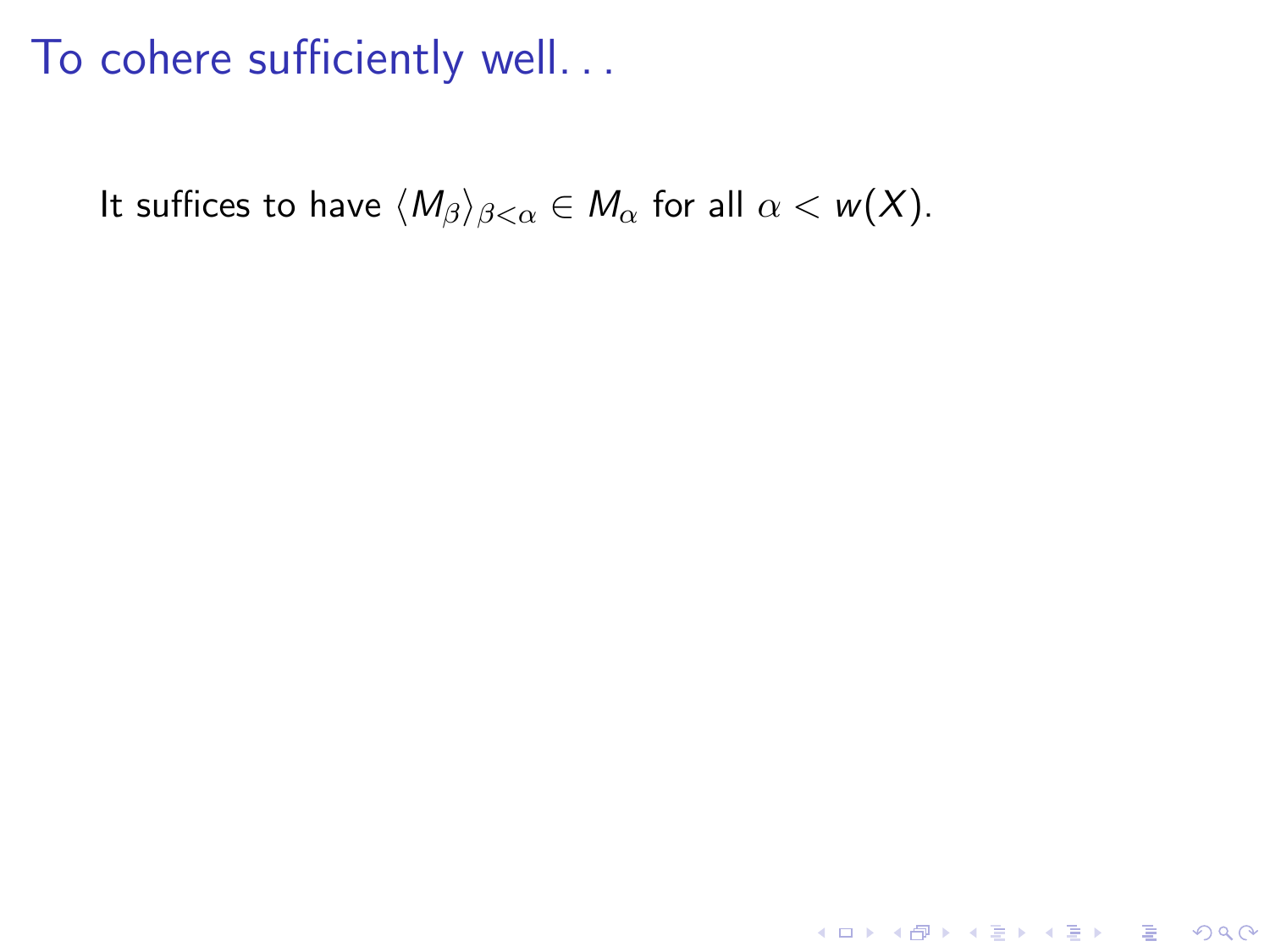It suffices to have  $\langle M_\beta \rangle_{\beta < \alpha} \in M_\alpha$  for all  $\alpha < w(X)$ .

Let  $\Omega$  denote the class of finite, nonempty ordinal sequences  $\langle \gamma_i \rangle_{i \le n}$  for which  $|\gamma_0| > |\gamma_1| > \cdots > |\gamma_{n-2}| \ge \omega_1 > |\gamma_{n-1}|$  if  $n \ge 2$ and  $\omega_1 > |\gamma_{n-1}|$  if  $n = 1$ .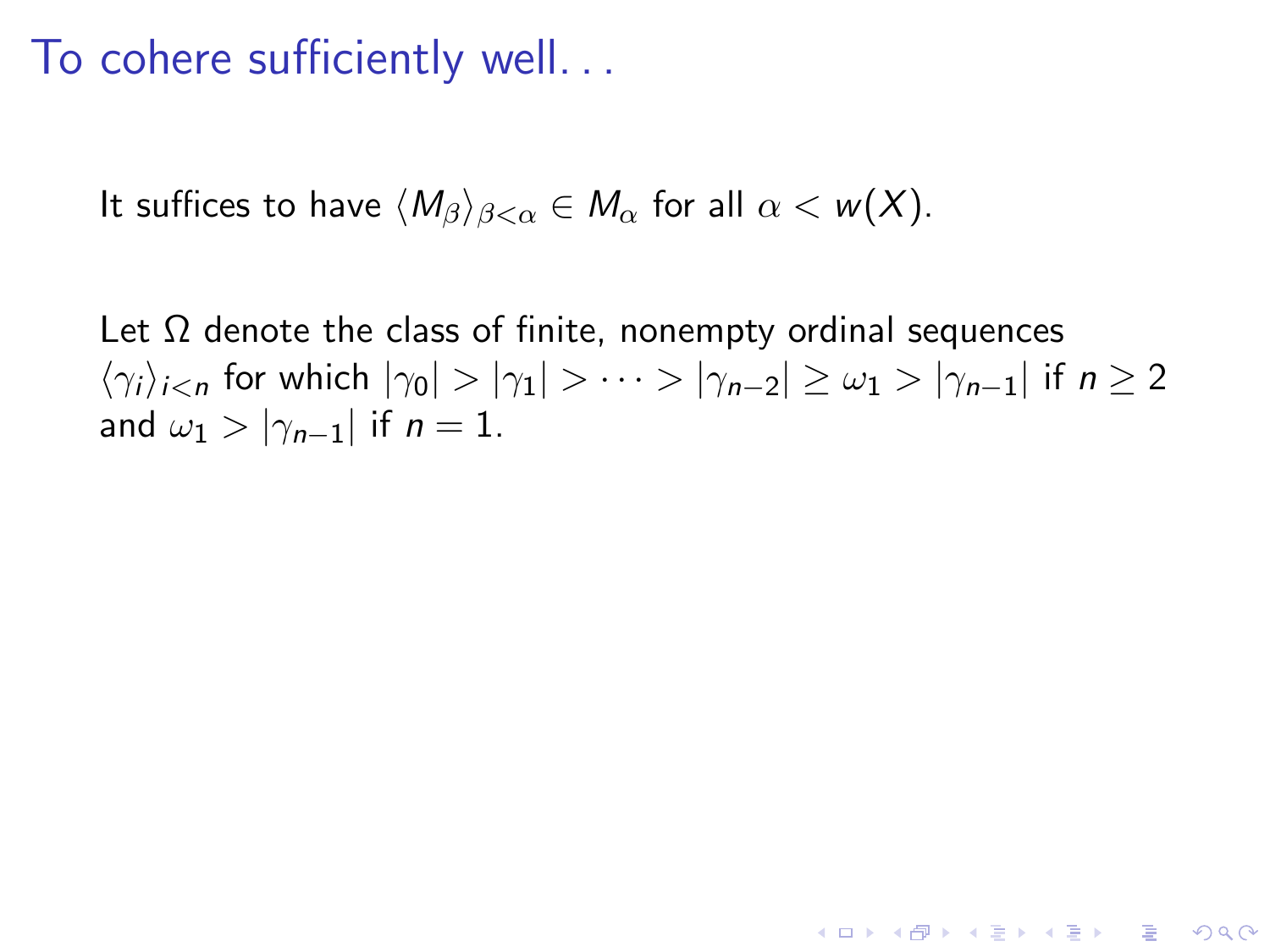It suffices to have  $\langle M_{\beta}\rangle_{\beta<\alpha}\in M_{\alpha}$  for all  $\alpha<\omega(X)$ .

Let  $\Omega$  denote the class of finite, nonempty ordinal sequences  $\langle \gamma_i \rangle_{i \le n}$  for which  $|\gamma_0| > |\gamma_1| > \cdots > |\gamma_{n-2}| \ge \omega_1 > |\gamma_{n-1}|$  if  $n \ge 2$ and  $\omega_1 > |\gamma_{n-1}|$  if  $n = 1$ .

Let  $\sqsubseteq$  denote the lexicographic ordering of  $\Omega$ . Since  $\sqsubseteq$  is a well-ordering, there is a unique isomorphism  $\Upsilon$  from the ordinals to  $\langle \Omega,\sqsubseteq \rangle$ .

**KORKAR KERKER E VOOR**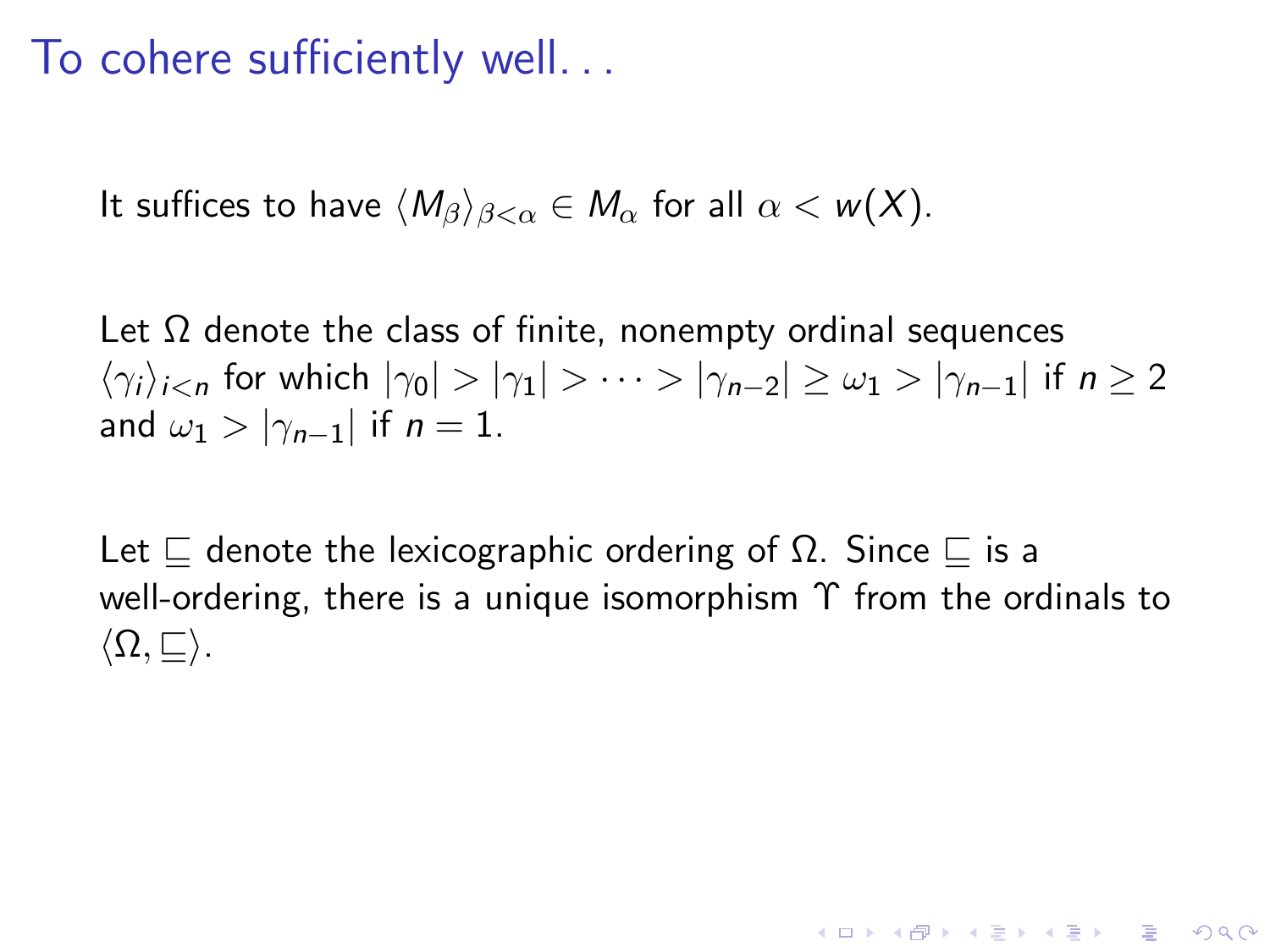It suffices to have  $\langle M_\beta \rangle_{\beta < \alpha} \in M_\alpha$  for all  $\alpha < w(X)$ .

Let  $\Omega$  denote the class of finite, nonempty ordinal sequences  $\langle \gamma_i \rangle_{i \le n}$  for which  $|\gamma_0| > |\gamma_1| > \cdots > |\gamma_{n-2}| \ge \omega_1 > |\gamma_{n-1}|$  if  $n \ge 2$ and  $\omega_1 > |\gamma_{n-1}|$  if  $n = 1$ .

Let  $\sqsubseteq$  denote the lexicographic ordering of  $\Omega$ . Since  $\sqsubseteq$  is a well-ordering, there is a unique isomorphism  $\Upsilon$  from the ordinals to  $\langle \Omega, \square \rangle$ . For each  $\Upsilon(\alpha) = \langle \gamma_i \rangle_{i \leq n}$  and  $k < n - 1$ , define:

$$
N_{\alpha,k} = \bigcup \{M_\beta : \langle \gamma_0, \ldots, \gamma_{k-1}, 0 \rangle \sqsubseteq \Upsilon(\beta) \sqsubset \langle \gamma_0, \ldots, \gamma_k, 0 \rangle \}
$$

$$
N_{\alpha,n-1}=\bigcup\{M_\beta:\langle\gamma_0,\ldots,\gamma_{n-2},0\rangle\sqsubseteq \Upsilon(\beta)\sqsubset\langle\gamma_0,\ldots,\gamma_{n-1}\rangle\}
$$

**KORKAR KERKER E VOOR**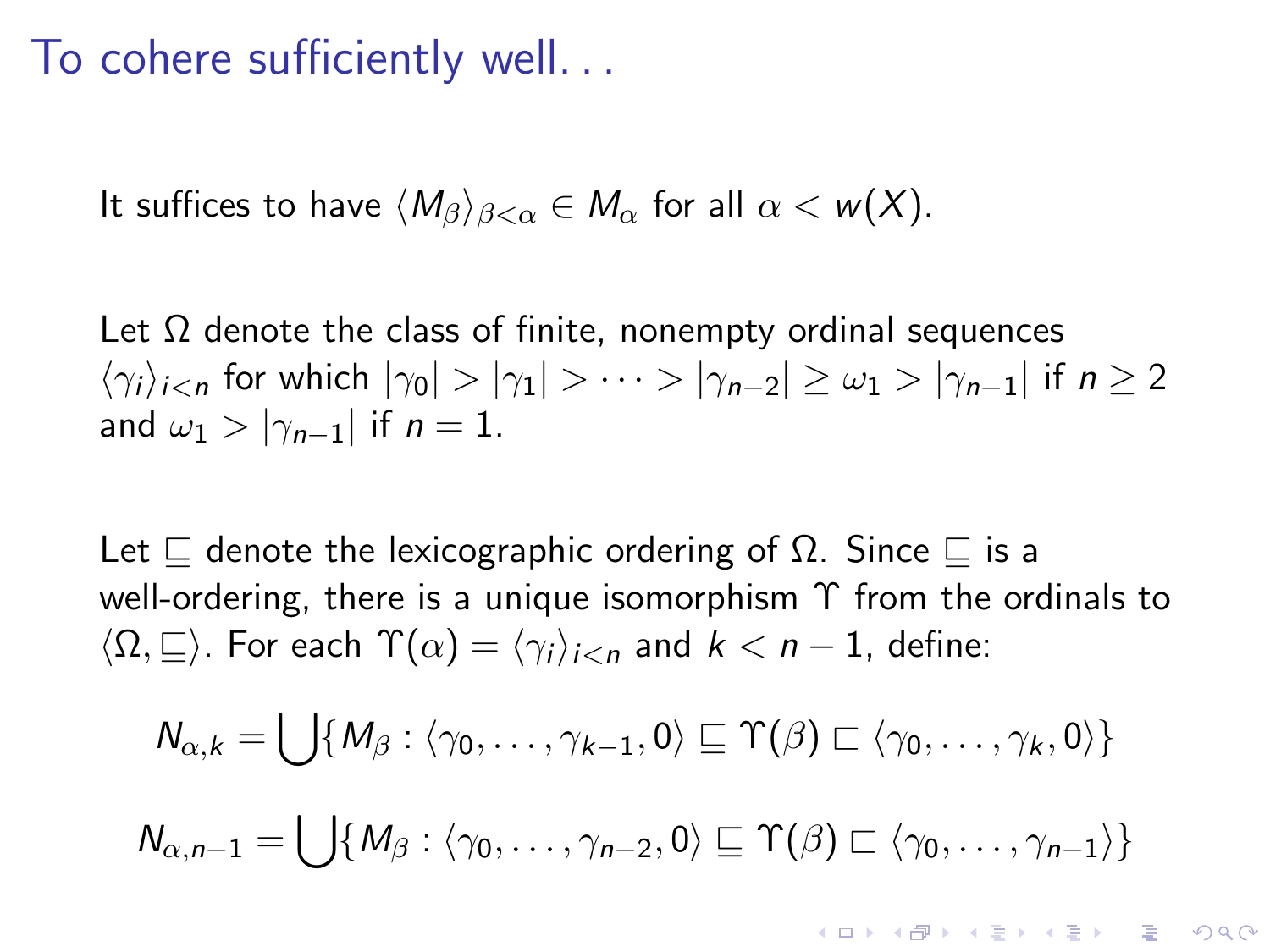## Coherence as promised

#### Theorem

- $\blacktriangleright \bigcup_{i < n} N_{\alpha,i} = \bigcup_{\beta < \alpha} M_{\alpha}$
- $N_{\alpha,i} \in M_{\alpha}$  for all  $i < n$ .
- $N_{\alpha,i} \prec H(\theta)$  for all  $i < n$ .

K ロ ▶ K @ ▶ K 할 > K 할 > 1 할 > 1 이익어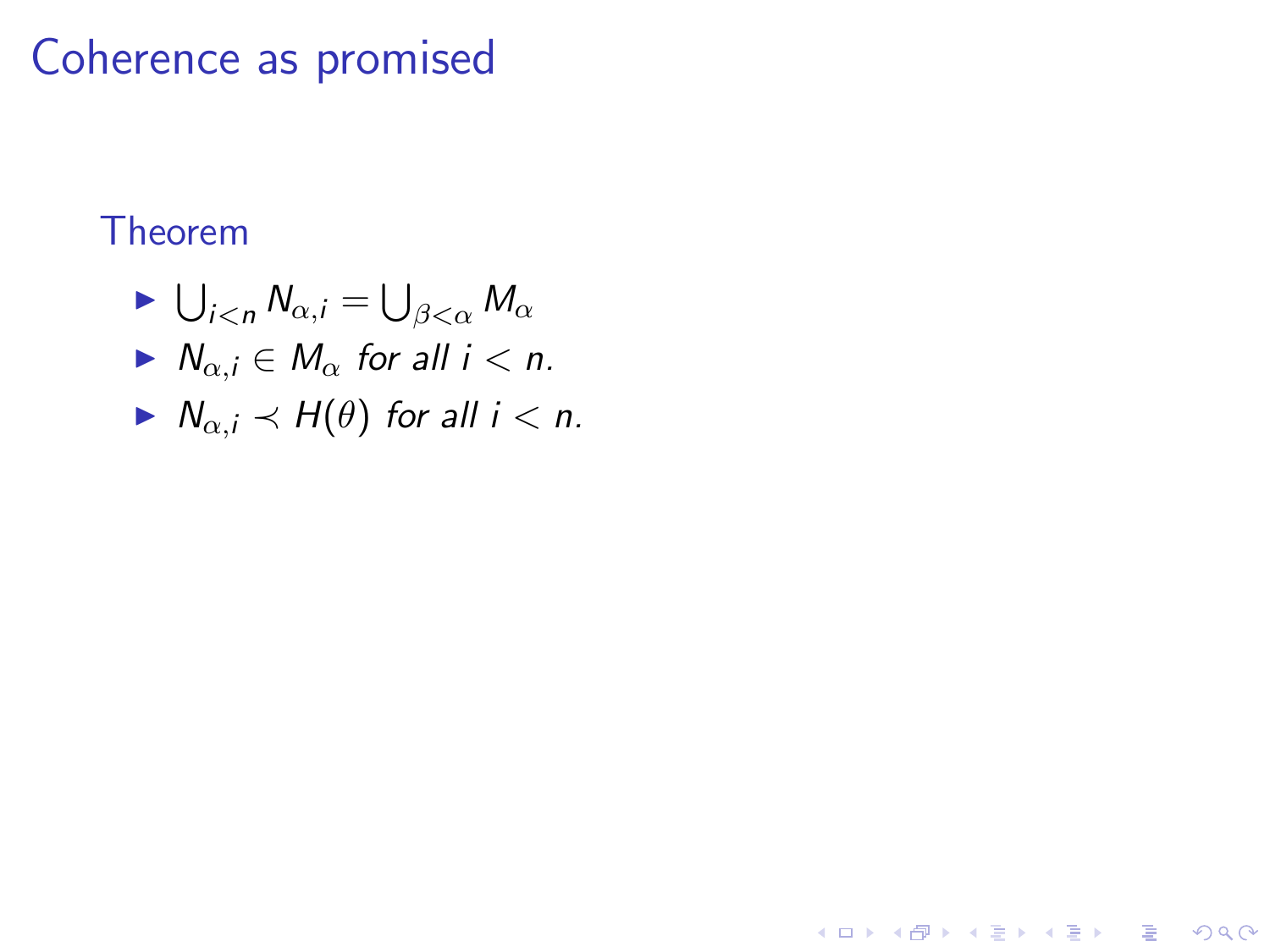## Coherence as promised

#### Theorem

- $\blacktriangleright \bigcup_{i < n} N_{\alpha,i} = \bigcup_{\beta < \alpha} M_{\alpha}$  $N_{\alpha,i} \in M_{\alpha}$  for all  $i < n$ .  $\blacktriangleright N_{\alpha,i} \prec H(\theta)$  for all  $i < n$ .
- Jackson and Mauldin first constructed a tree of substructures satisfying the above theorem. I just showed that one can build the tree from a mere sequence of  $M_{\alpha}$ 's satisfying  $\langle M_{\beta} \rangle_{\beta < \alpha} \in M_{\alpha}$ .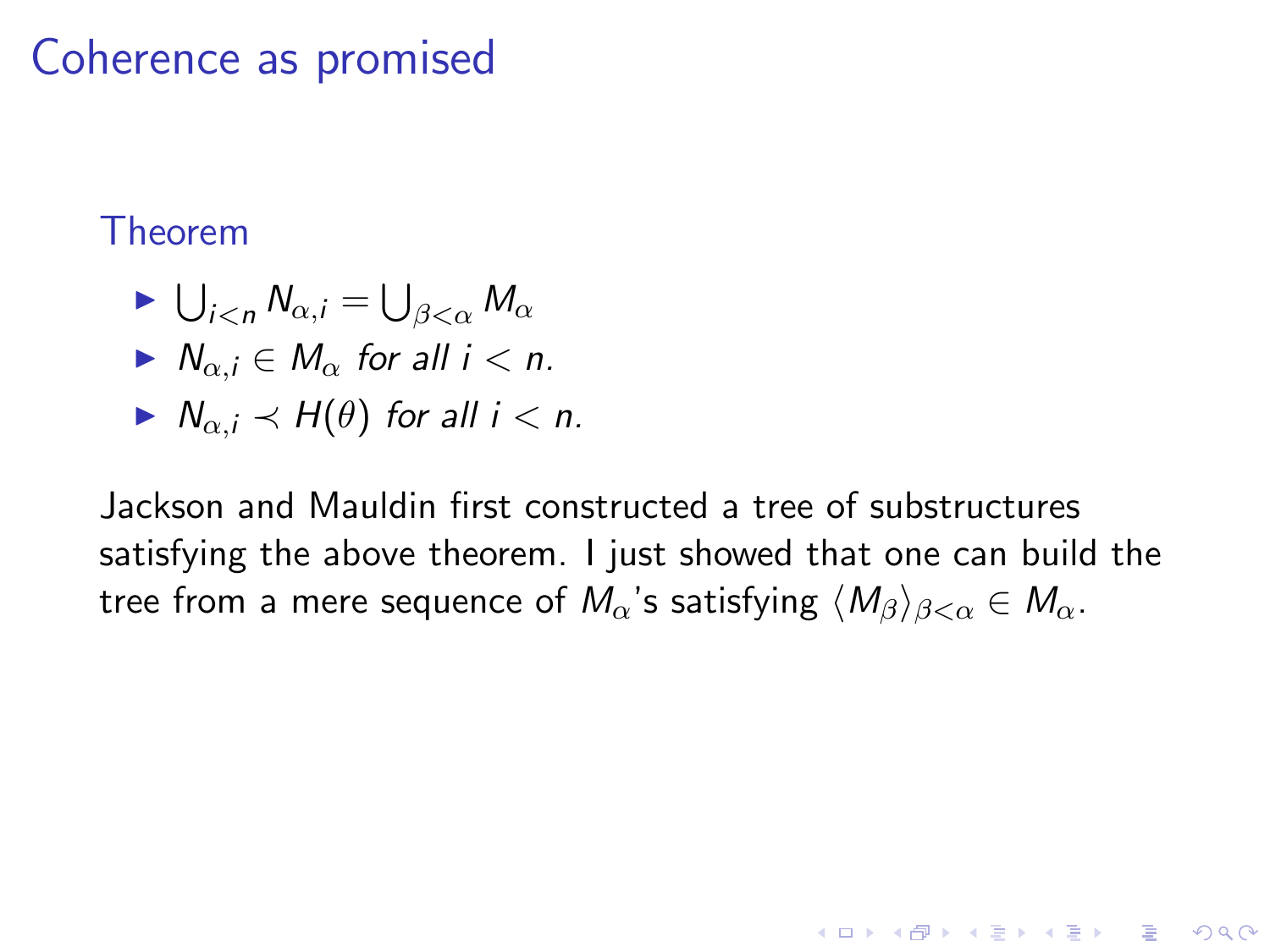## Coherence as promised

#### Theorem

 $\blacktriangleright \bigcup_{i < n} N_{\alpha,i} = \bigcup_{\beta < \alpha} M_{\alpha}$  $N_{\alpha i} \in M_{\alpha}$  for all  $i < n$ .  $\blacktriangleright N_{\alpha,i} \prec H(\theta)$  for all  $i < n$ .

Jackson and Mauldin first constructed a tree of substructures satisfying the above theorem. I just showed that one can build the tree from a mere sequence of  $M_{\alpha}$ 's satisfying  $\langle M_{\beta} \rangle_{\beta < \alpha} \in M_{\alpha}$ .

**KORKAR KERKER E VOOR** 

#### Remark

If  $w(X) = \omega_1$ , then we don't need such fancy machinery; a continuous elementary chain of countable submodels suffices.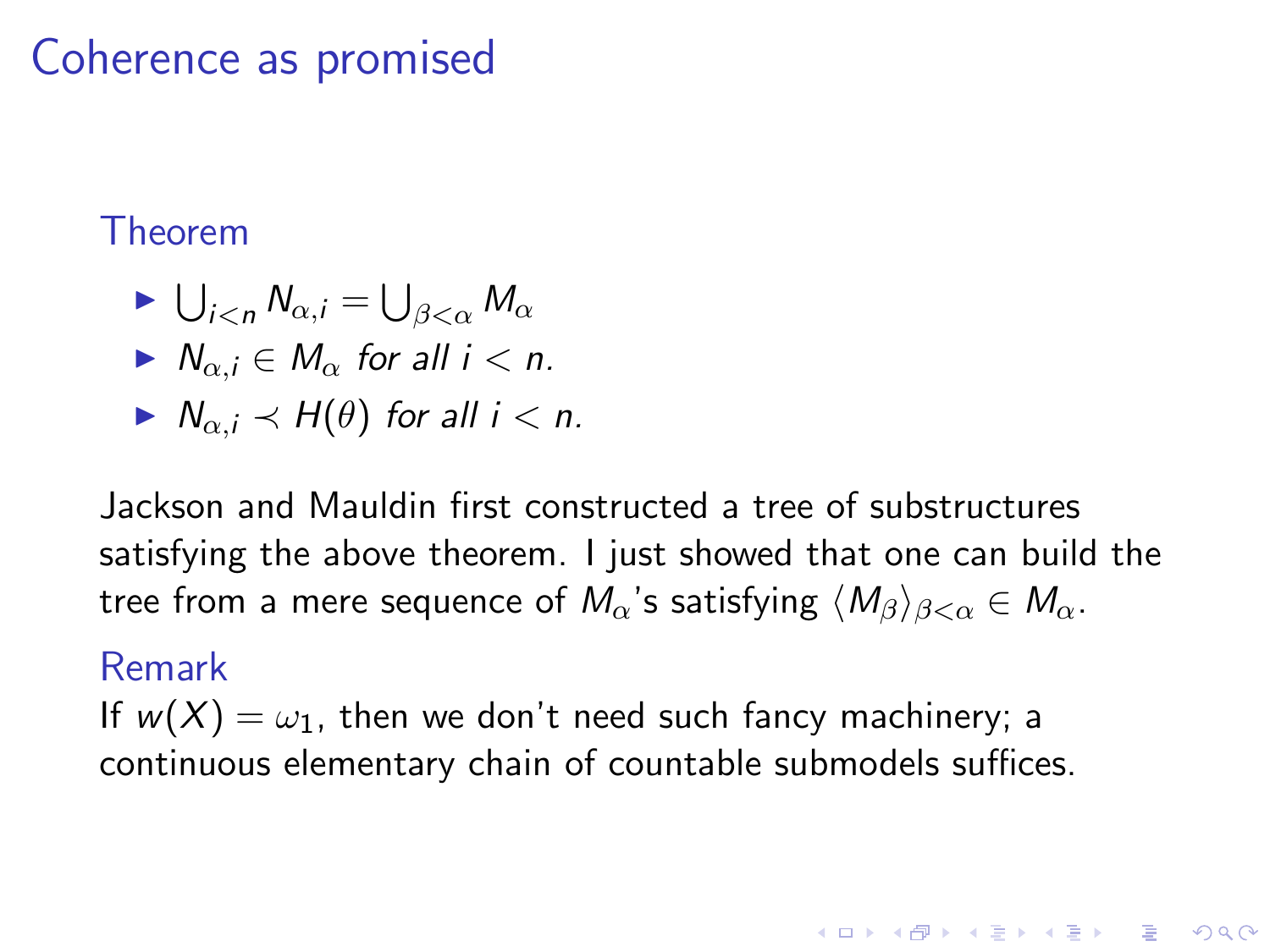#### Theorem C

If X is an ordered compactum and  $Nt(X) \leq \kappa$  and  $\kappa$  is regular and uncountable, then X has a dense set of size less than  $\kappa$ .

K ロ ▶ K @ ▶ K 할 ▶ K 할 ▶ | 할 | © 9 Q @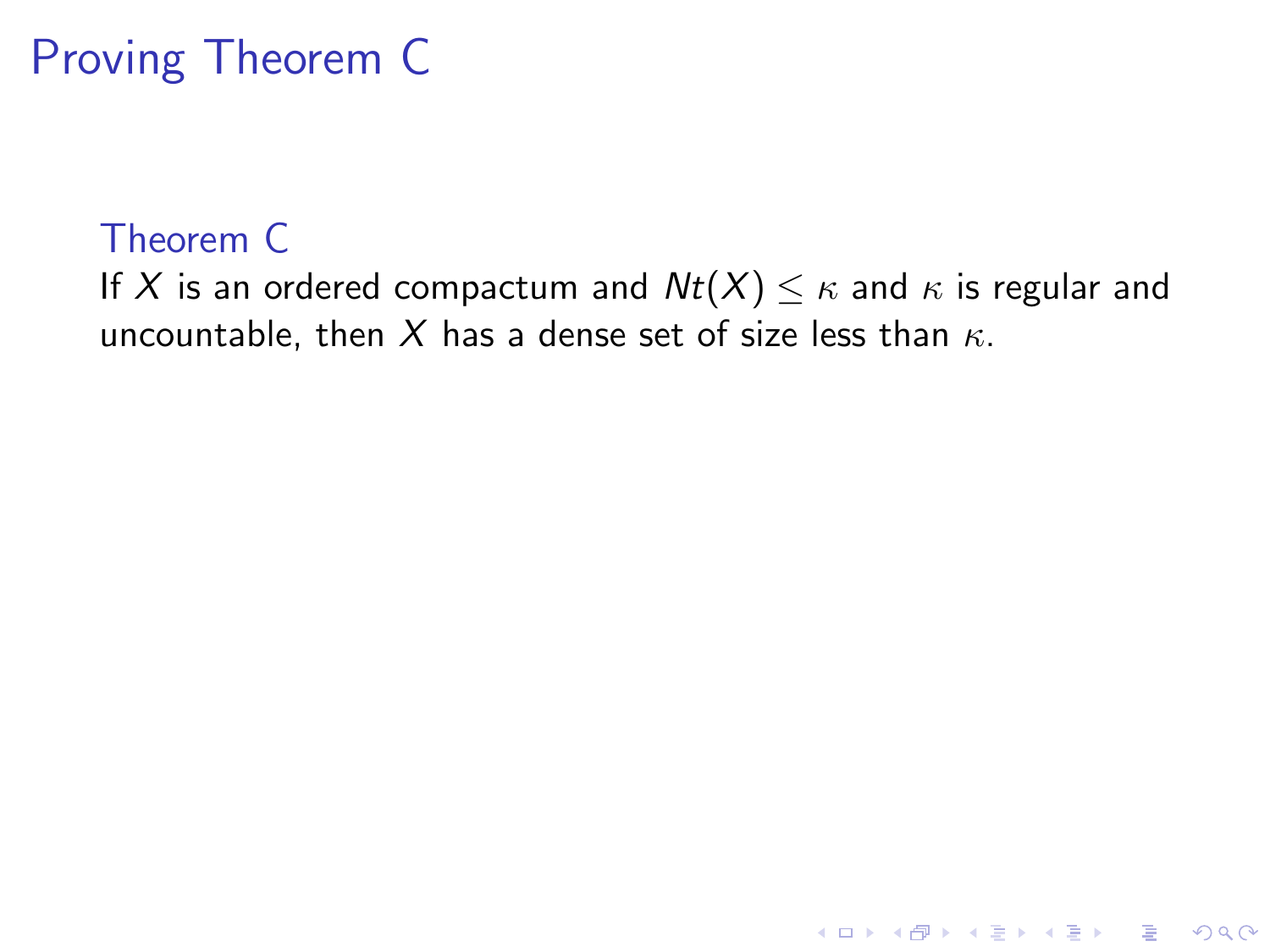#### Theorem C

If X is an ordered compactum and  $Nt(X) \leq \kappa$  and  $\kappa$  is regular and uncountable, then X has a dense set of size less than  $\kappa$ .

Proof.

► Let  $\mathcal B$  be  $\kappa^{\text{op-like}}$  base of X. Let  $M \prec \langle H(\theta), \in, \mathcal B \rangle$ ,  $|M| < \kappa$ , and  $M \cap [H(\theta)]^{<\kappa} \subseteq [M]^{<\kappa}$ .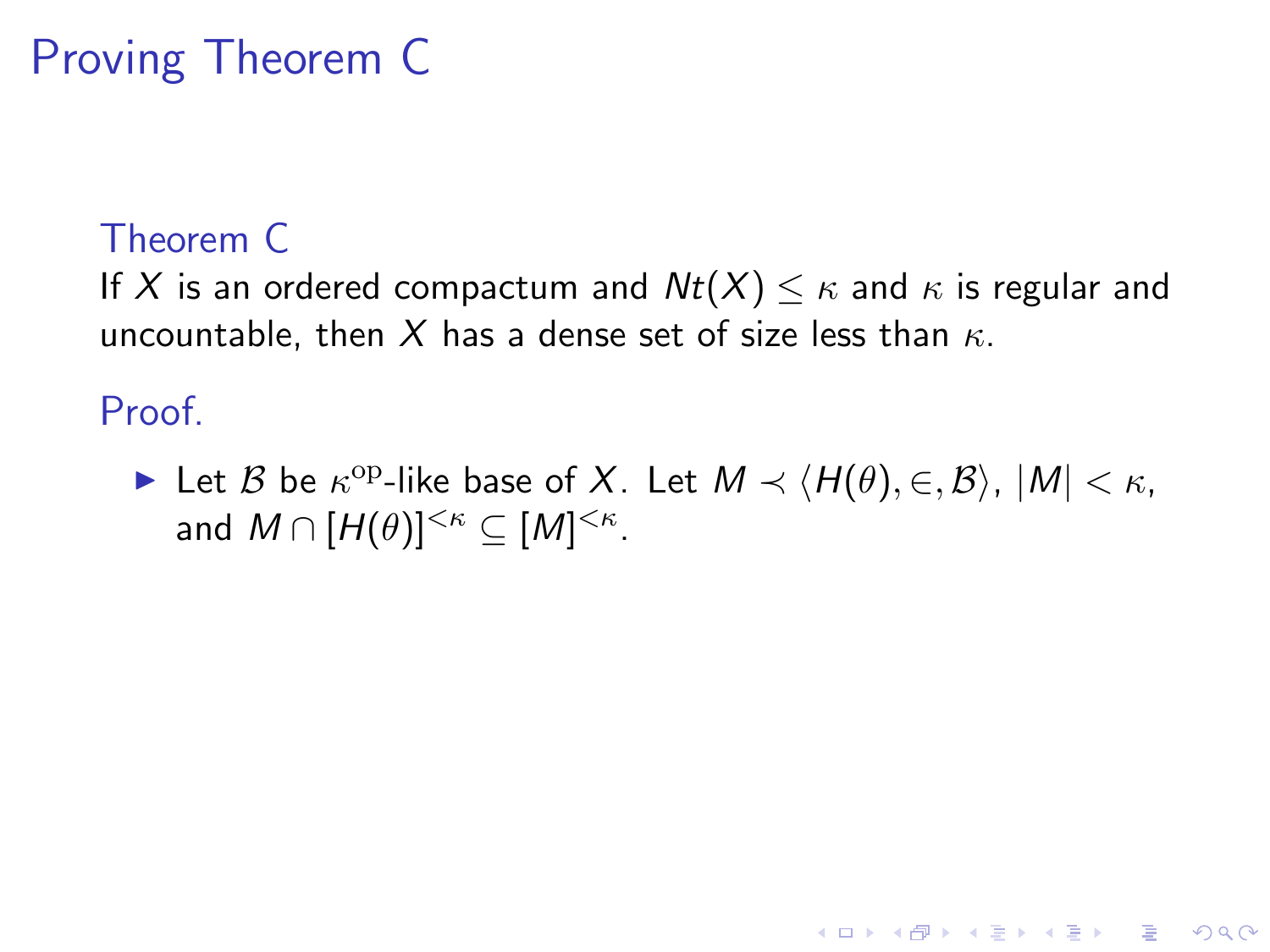#### Theorem C

If X is an ordered compactum and  $Nt(X) \leq \kappa$  and  $\kappa$  is regular and uncountable, then X has a dense set of size less than  $\kappa$ .

Proof.

► Let  $\mathcal B$  be  $\kappa^{\text{op-like}}$  base of X. Let  $M \prec \langle H(\theta), \in, \mathcal B \rangle$ ,  $|M| < \kappa$ , and  $M \cap [H(\theta)]^{<\kappa} \subseteq [M]^{<\kappa}$ .

**KORKARA KERKER SAGA** 

If  $p, q \in X \cap M$  and  $\emptyset \neq (p, q) \subseteq U \in \mathcal{B}$ , then  $U \in M$ , so points like min $\{x \in X : q \le x \notin U\}$  are also in M.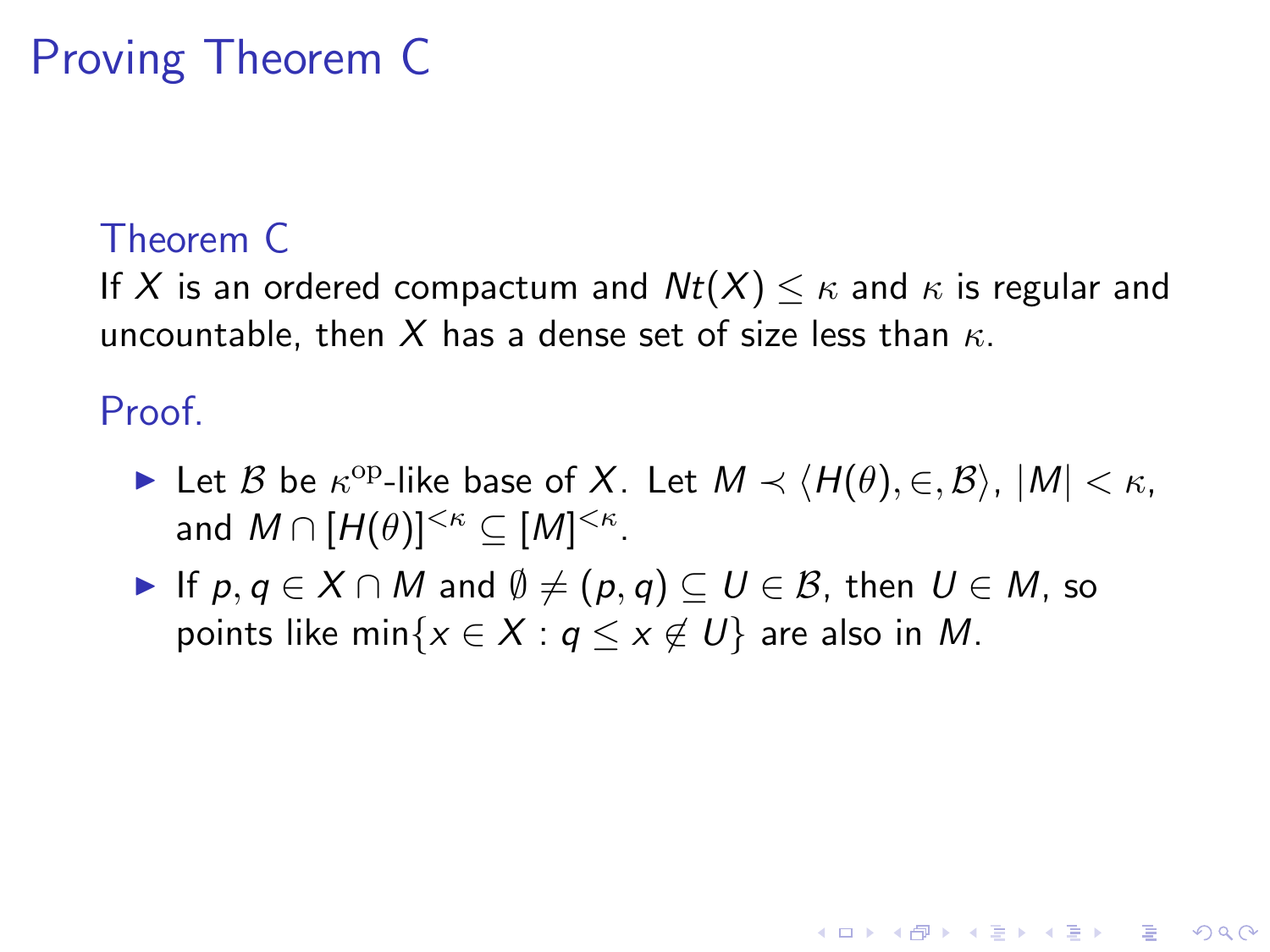#### Theorem C

If X is an ordered compactum and  $Nt(X) \leq \kappa$  and  $\kappa$  is regular and uncountable, then X has a dense set of size less than  $\kappa$ .

Proof.

► Let  $\mathcal B$  be  $\kappa^{\text{op-like}}$  base of X. Let  $M \prec \langle H(\theta), \in, \mathcal B \rangle$ ,  $|M| < \kappa$ , and  $M \cap [H(\theta)]^{<\kappa} \subseteq [M]^{<\kappa}$ .

**KORKARA KERKER SAGA** 

- If  $p, q \in X \cap M$  and  $\emptyset \neq (p, q) \subseteq U \in \mathcal{B}$ , then  $U \in M$ , so points like min $\{x \in X : q \le x \notin U\}$  are also in M.
- It follows that  $X \cap M$  is dense in X.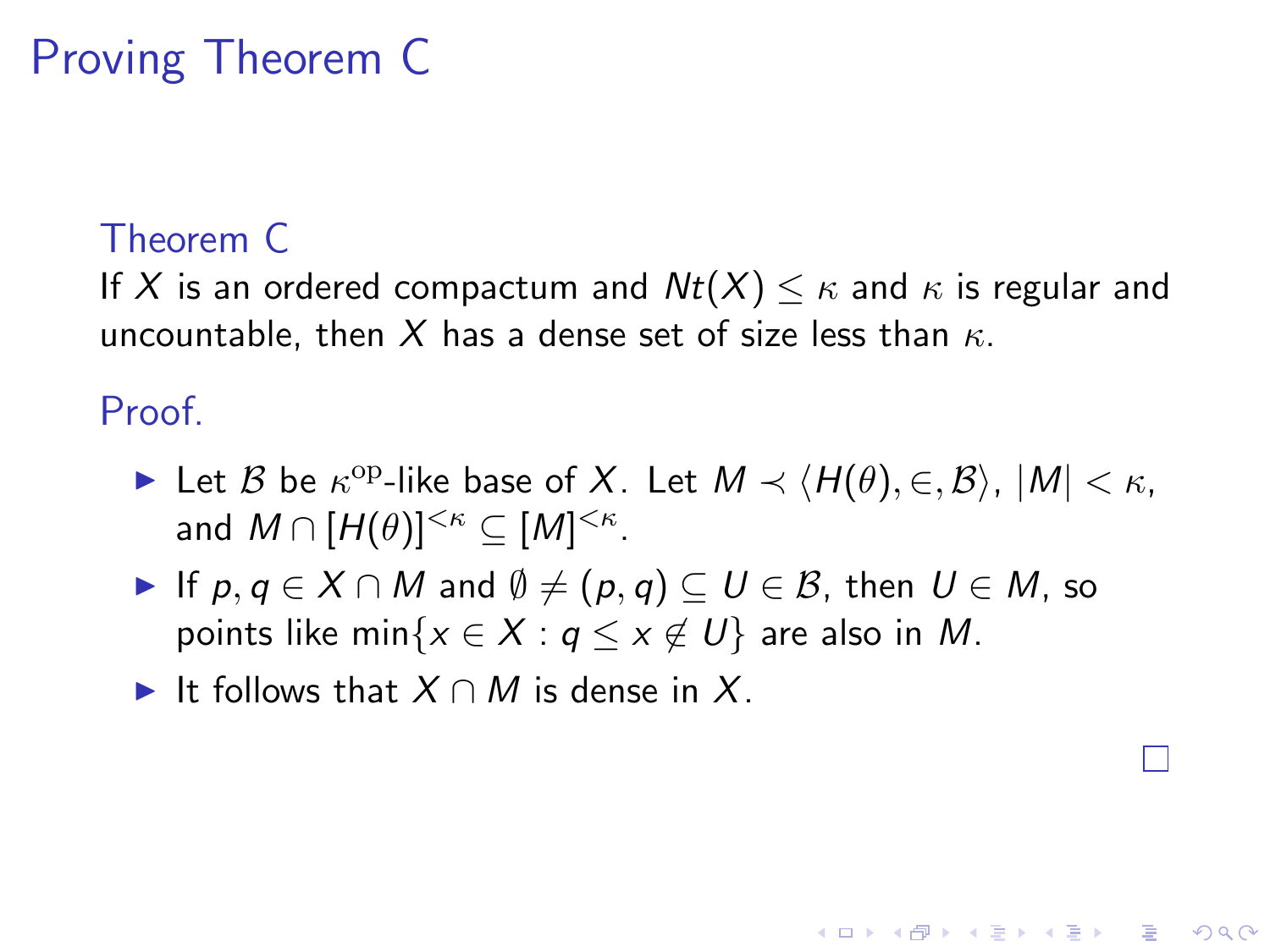#### Theorem D

For each singular cardinal  $\kappa$ , there is an ordered compactum X such that  $Nt(X) = \kappa^+$ .

K ロ ▶ K @ ▶ K 할 ▶ K 할 ▶ | 할 | © 9 Q @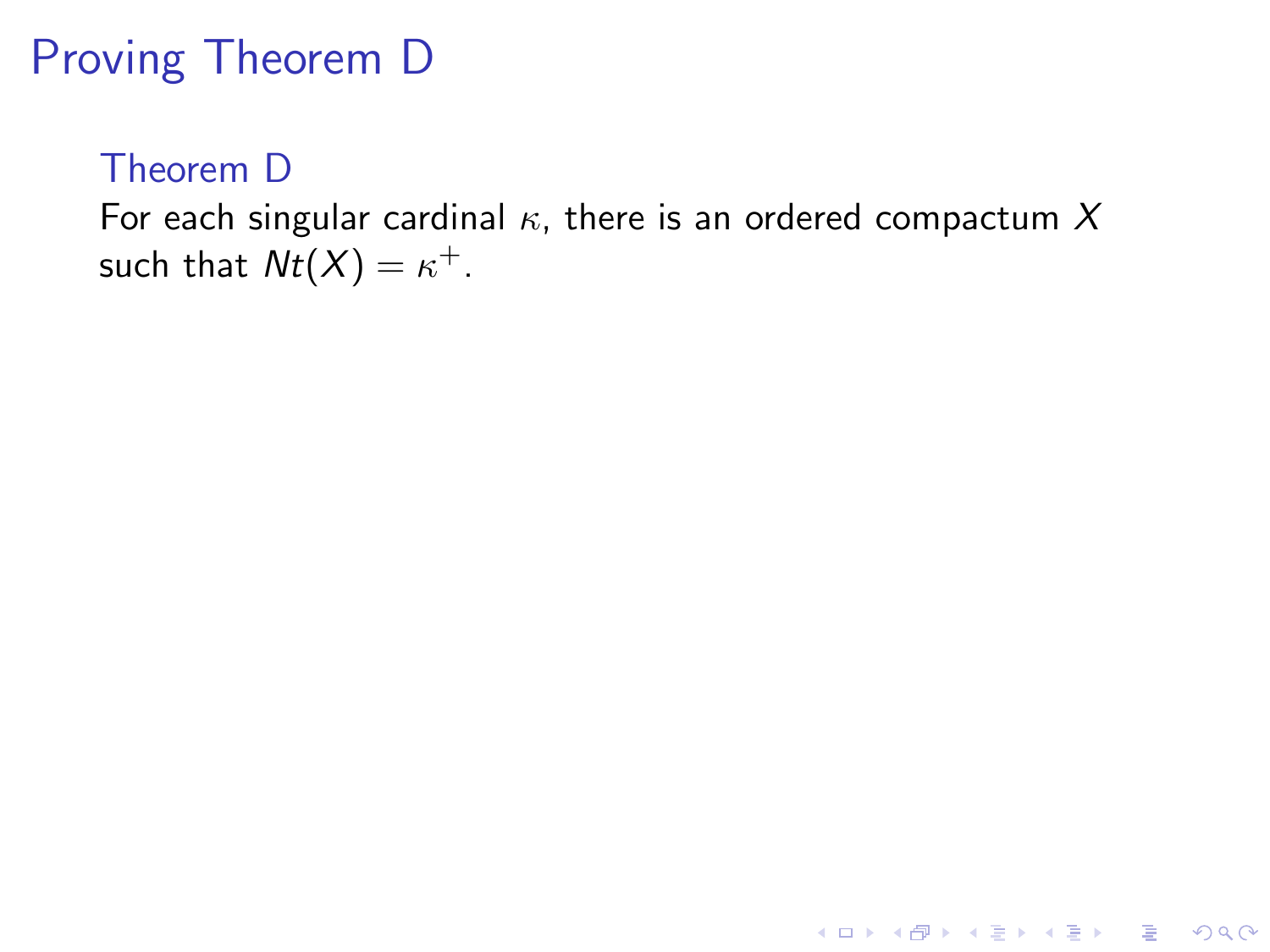#### Theorem D

For each singular cardinal  $\kappa$ , there is an ordered compactum X such that  $Nt(X) = \kappa^+$ .

Proof.

Let 
$$
\lambda = \text{cf } \kappa
$$
 and  $Y = \lambda^+ + 1$ .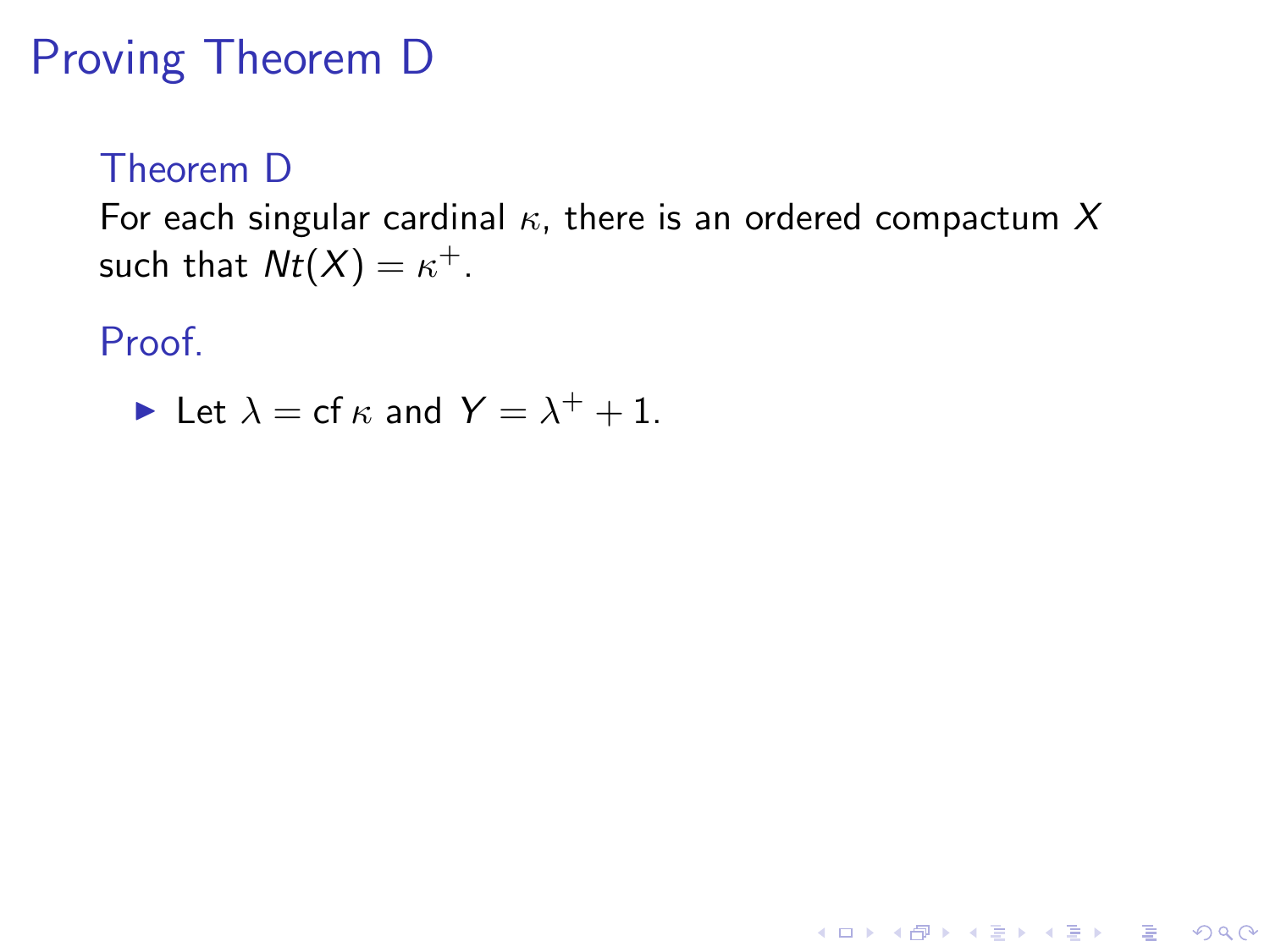#### Theorem D

For each singular cardinal  $\kappa$ , there is an ordered compactum X such that  $Nt(X) = \kappa^+$ .

#### Proof.

- In Let  $\lambda = cf \kappa$  and  $Y = \lambda^+ + 1$ .
- $\blacktriangleright$  Partition the limit ordinals less than  $\lambda^+$  into stationary sets  $\langle S_{\alpha}\rangle_{\alpha<\lambda}$ .

K ロ ▶ K @ ▶ K 할 > K 할 > 1 할 > 1 이익어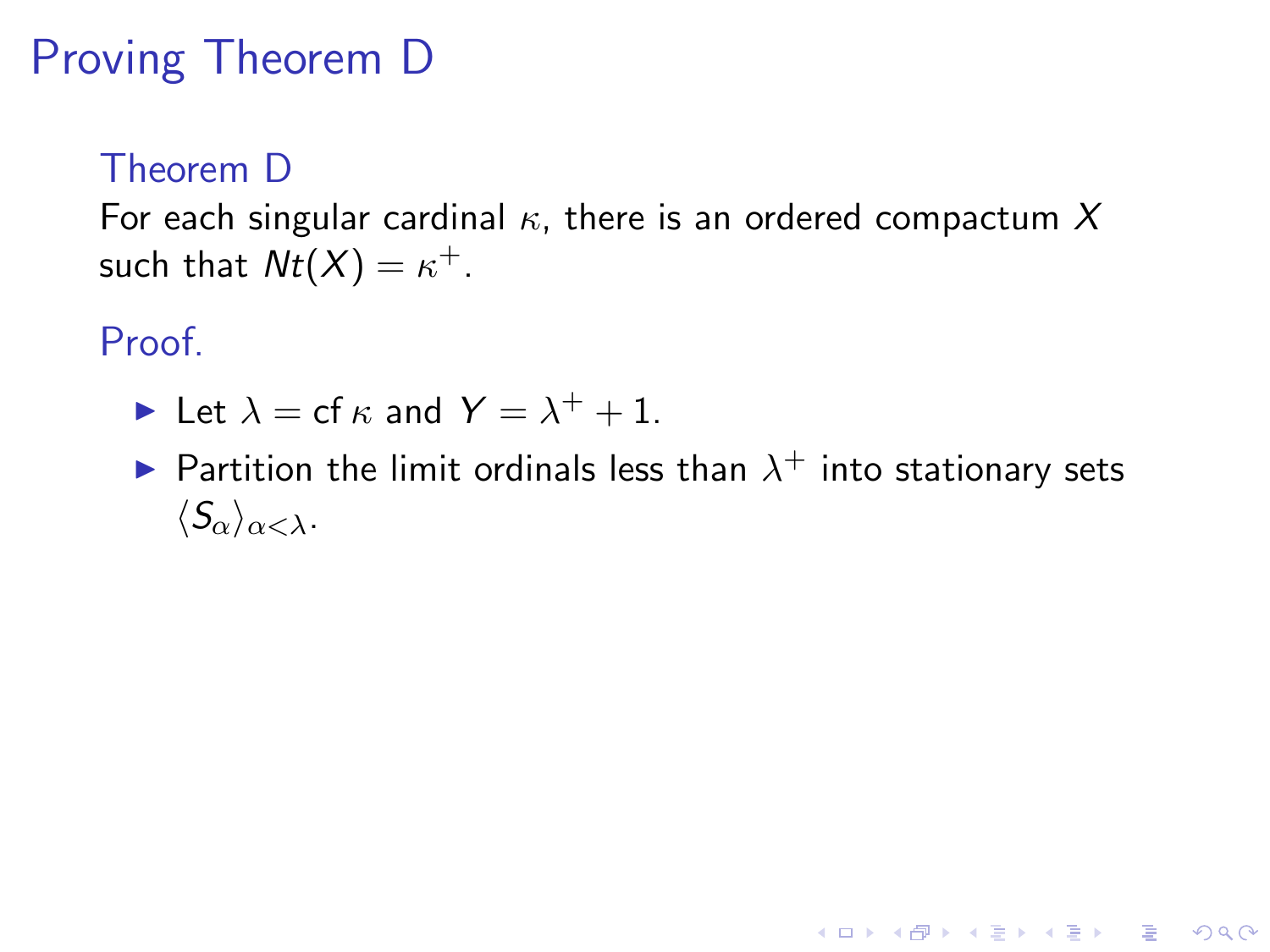#### Theorem D

For each singular cardinal  $\kappa$ , there is an ordered compactum X such that  $Nt(X) = \kappa^+$ .

#### Proof.

- In Let  $\lambda = cf \kappa$  and  $Y = \lambda^+ + 1$ .
- $\blacktriangleright$  Partition the limit ordinals less than  $\lambda^+$  into stationary sets  $\langle S_{\alpha}\rangle_{\alpha<\lambda}$ .
- Let  $\langle \kappa_{\alpha} \rangle_{\alpha < \lambda}$  be an increasing sequence of regular cardinals with supremum  $\kappa$ .

**K ロ ▶ K @ ▶ K 할 X X 할 X 및 할 X X Q Q O**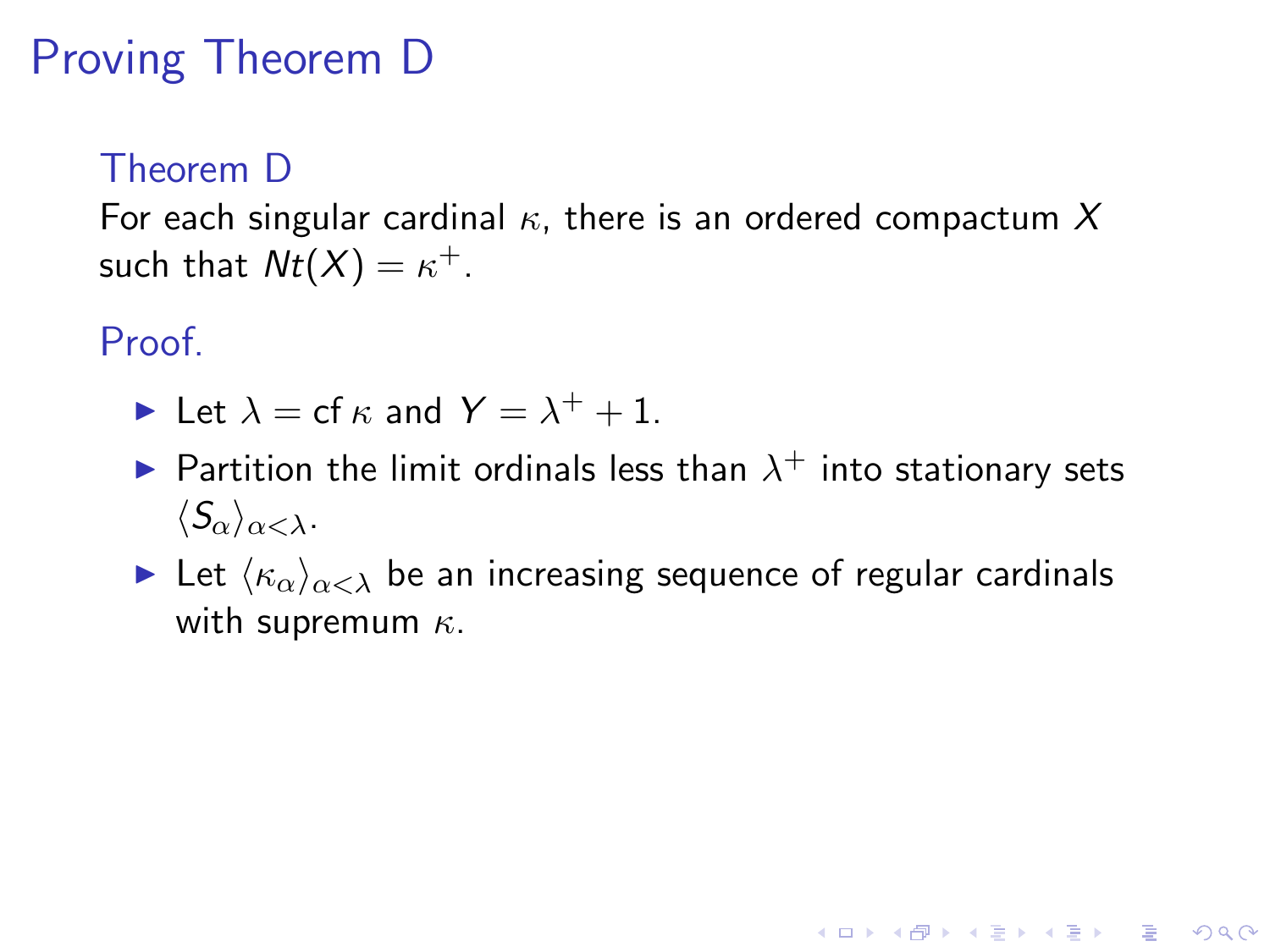#### Theorem D

For each singular cardinal  $\kappa$ , there is an ordered compactum X such that  $Nt(X) = \kappa^+$ .

Proof.

- In Let  $\lambda = cf \kappa$  and  $Y = \lambda^+ + 1$ .
- $\blacktriangleright$  Partition the limit ordinals less than  $\lambda^+$  into stationary sets  $\langle S_{\alpha}\rangle_{\alpha<\lambda}$ .
- Let  $\langle \kappa_{\alpha} \rangle_{\alpha < \lambda}$  be an increasing sequence of regular cardinals with supremum  $\kappa$ .

**KORKAR KERKER E VOOR** 

► For each  $\alpha < \lambda$  and  $\beta \in S_\alpha$ , set  $Z_\beta = (\kappa_\alpha + 1)^\text{op}$ .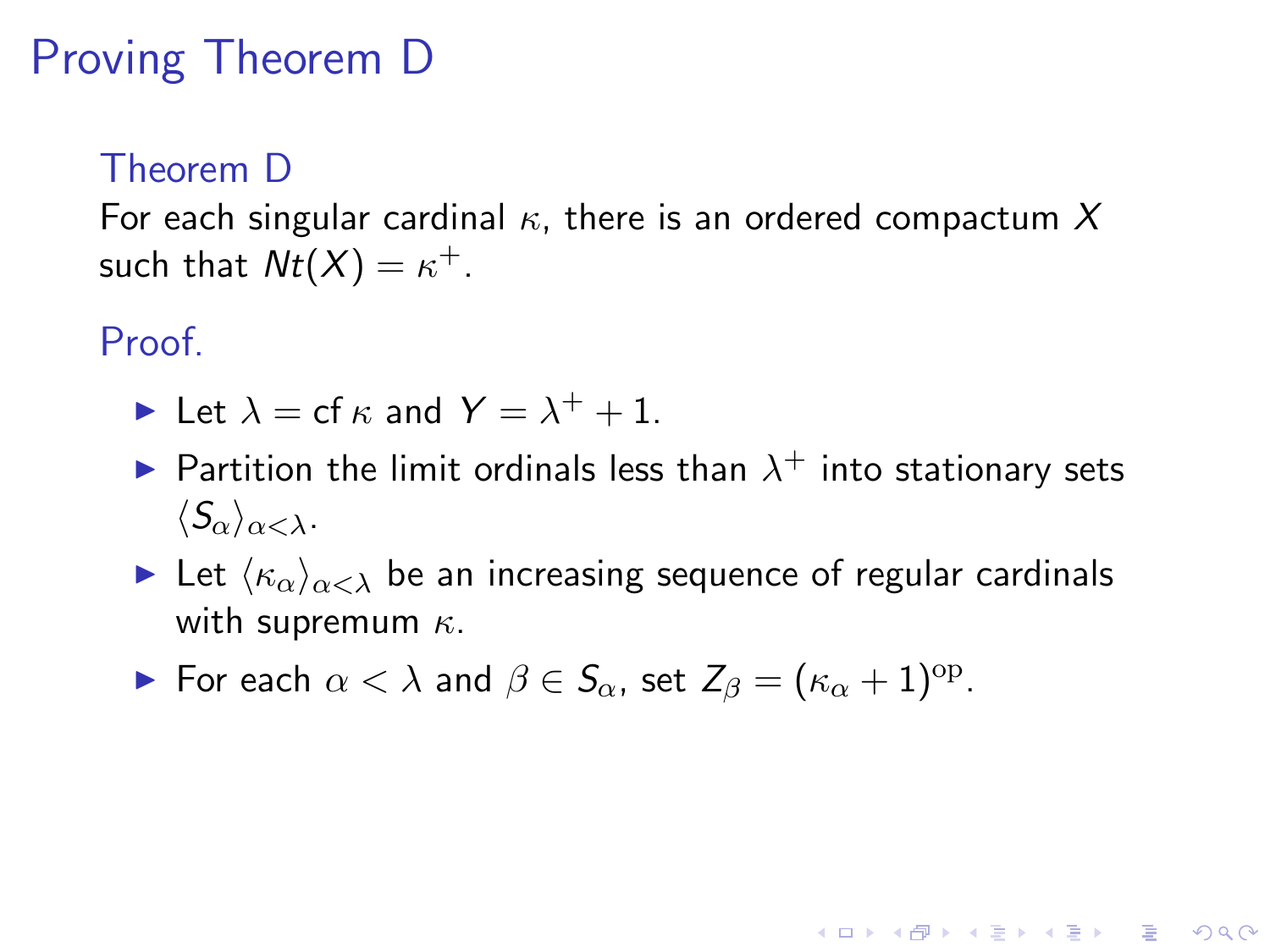#### Theorem D

For each singular cardinal  $\kappa$ , there is an ordered compactum X such that  $Nt(X) = \kappa^+$ .

#### Proof.

- In Let  $\lambda = cf \kappa$  and  $Y = \lambda^+ + 1$ .
- $\blacktriangleright$  Partition the limit ordinals less than  $\lambda^+$  into stationary sets  $\langle S_{\alpha}\rangle_{\alpha<\lambda}$ .
- Let  $\langle \kappa_{\alpha} \rangle_{\alpha < \lambda}$  be an increasing sequence of regular cardinals with supremum  $\kappa$ .

**KORKAR KERKER E VOOR** 

- ► For each  $\alpha < \lambda$  and  $\beta \in S_\alpha$ , set  $Z_\beta = (\kappa_\alpha + 1)^\text{op}$ .
- $\blacktriangleright$  For each  $\beta \in Y \setminus \bigcup_{\alpha < \lambda} \mathcal{S}_\alpha$ , set  $Z_\beta = 1$ .